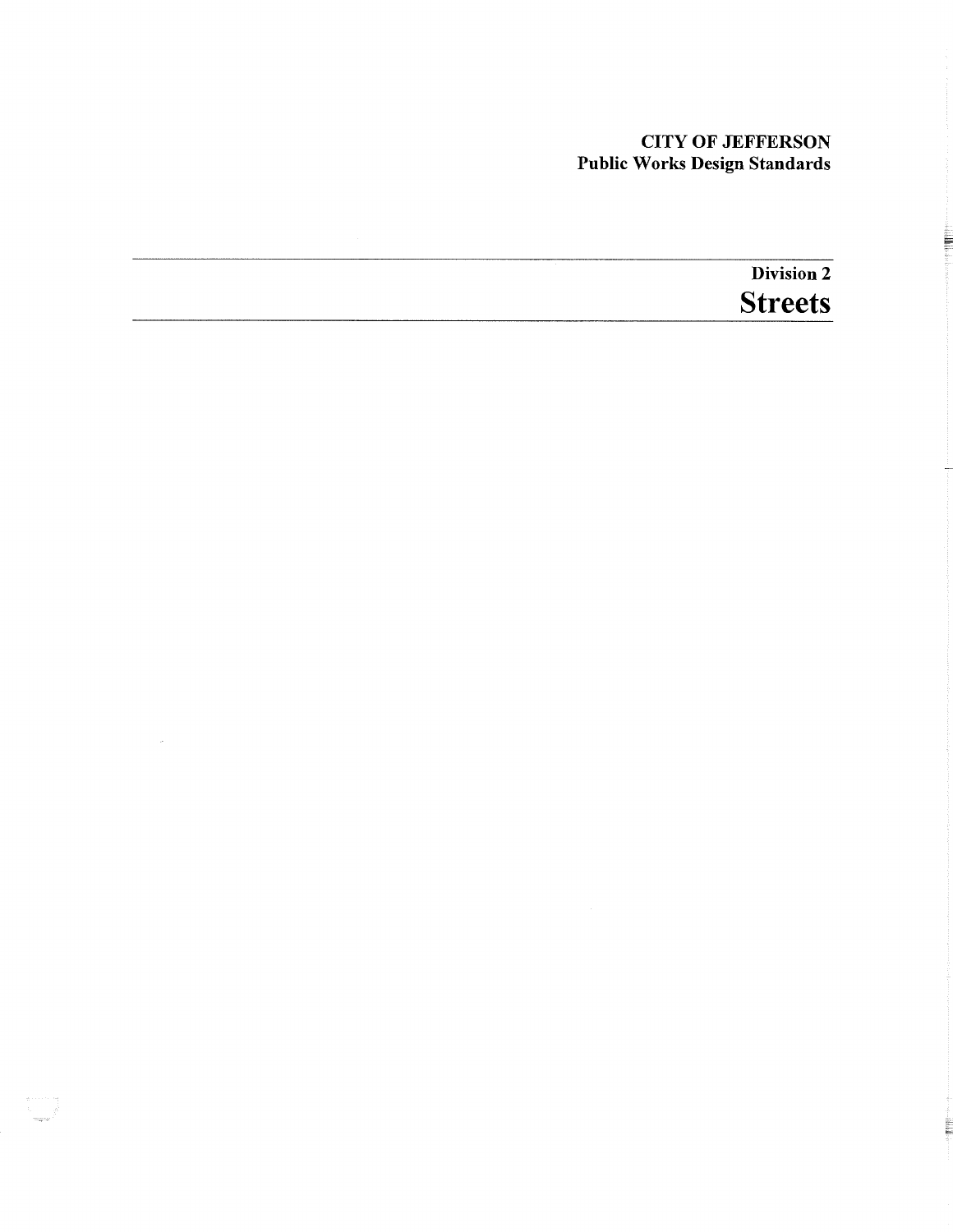أوسيسته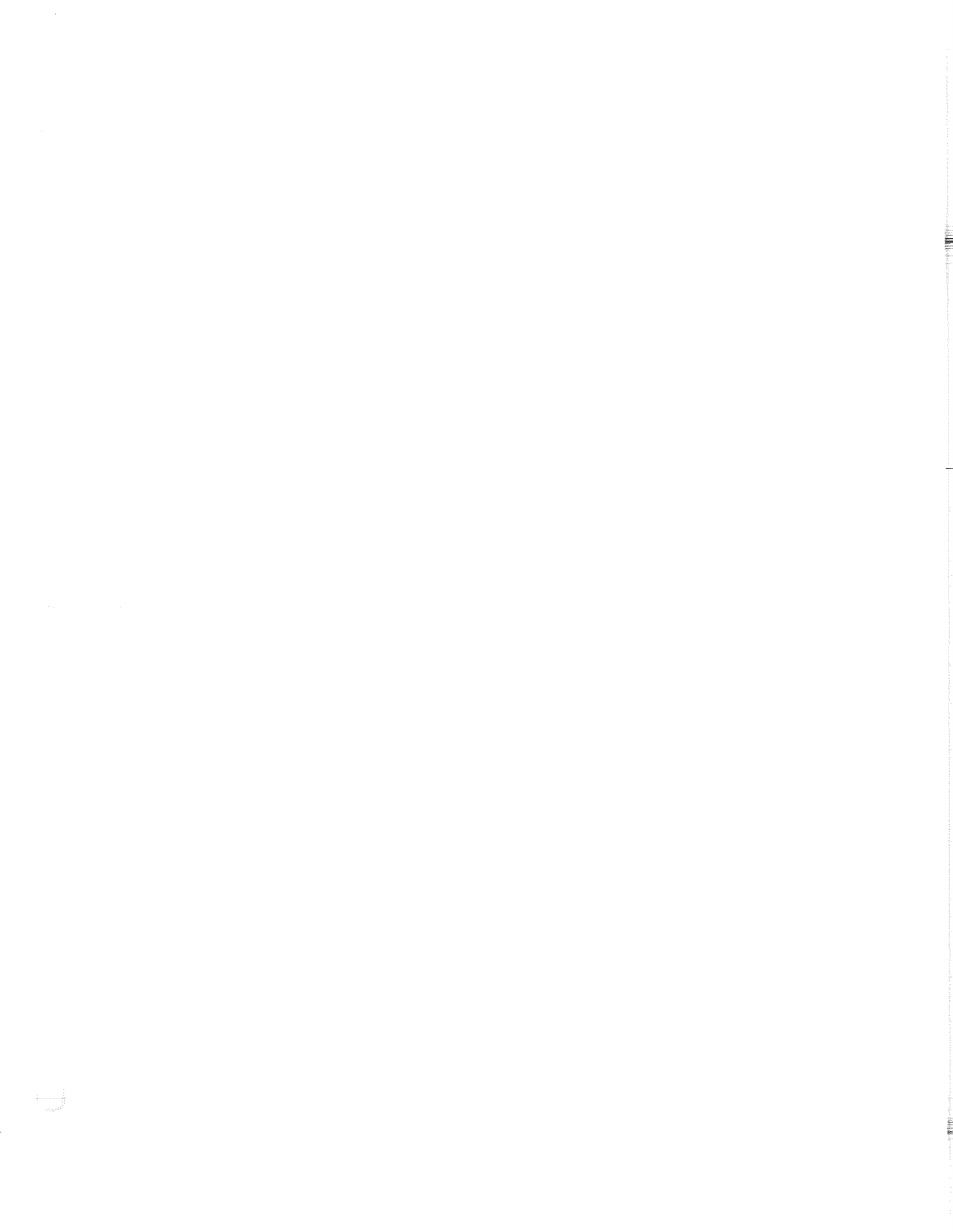# **DIVISION2 STREETS**

#### **2.1 PURPOSE**

- a. In addition to the purposes outlined under Division 1 of these Design Standards, the purpose of these Standards is to:
	- 1) provide design guidance criteria to the private sector for the design of public and private streets within the City;
	- 2) establish standard right-of-way widths and improvement requirements for the appropriate street classifications;
	- 3) require the use of design and materials to provide streets with a minimum practical design life of not less than 30 years.
	- 4) ensure the development of a street system which will:
		- a) be of adequate design to handle the traffic needs for the City of Jefferson;
		- b) be designed in a manner to allow economical future maintenance;

Alternate materials and methods will be considered for approval on the basis of these objectives.

b. These Standards cannot provide for all situations. They are intended to assist but not to substitute for competent work by professional design engineers.

#### 2.2 **APPLICABILITY**

- a. These Standards shall govern all construction and upgrading of all public and private streets in the City of Jefferson and applicable work within its service areas.
- b. All properties shall be provided with access to a public or private street prior to or concurrently with the development of the property. This shall generally be interpreted to mean that permanent streets and associated improvements *(including but not limited to paving, curbs, non-deferred sidewalks, street lights, storm drains to drain the street improvements, etc.)* shall be provided for existing lots of record at the time development occurs, and for new legal lots of record created by a major or minor partitioning or subdivision of land at the time of partitioning or subdivision.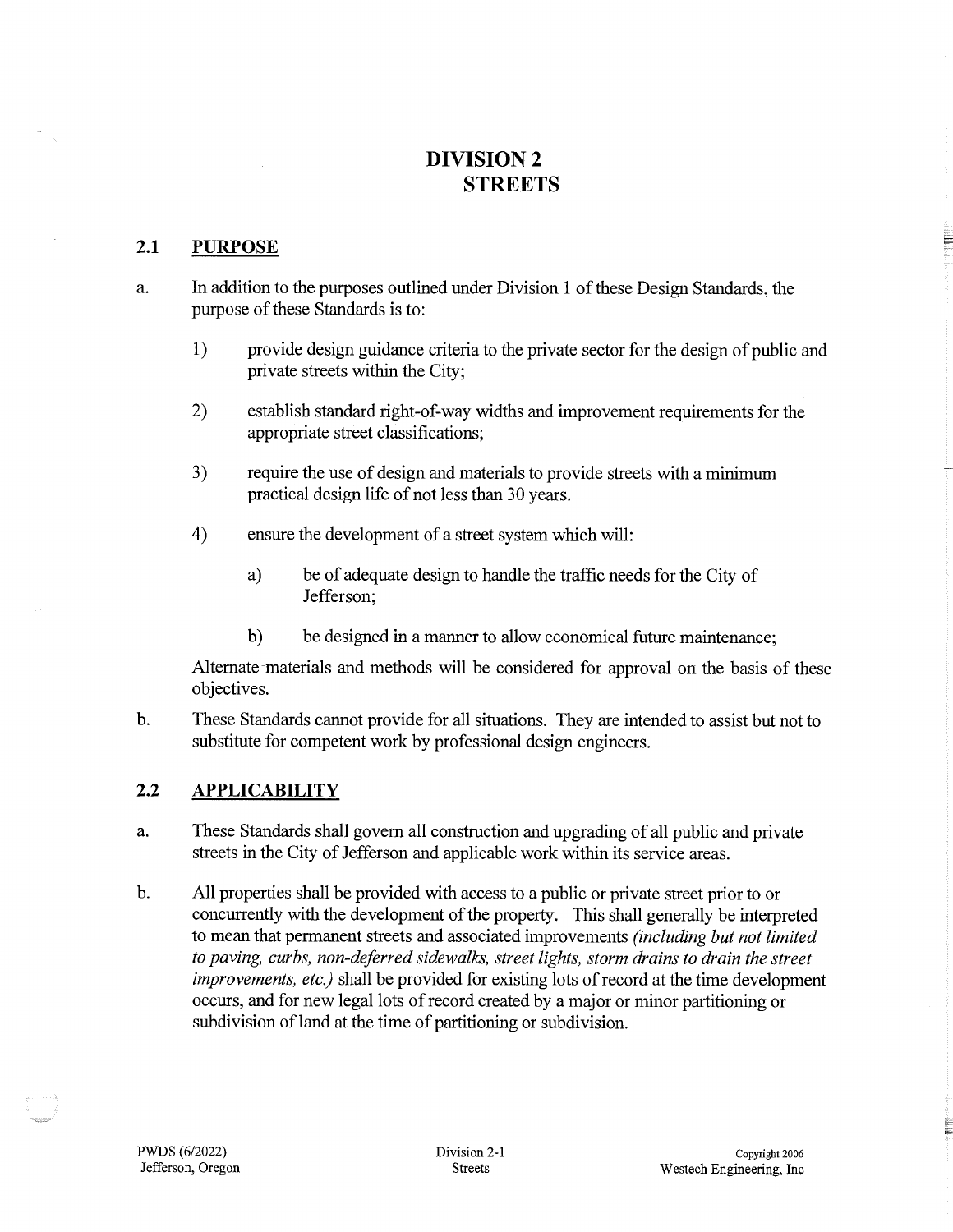#### c. ADA & PROWAG Applicability.

- 1) New Construction: Newly constructed facilities within the project limits *(whether within or outside of the public right-of-way)* shall be made to comply with ADA and PROWAG standards as applicable. Designers are encouraged to reference the complete PROW AG document for additional information on work associated with the public right-of-way (www.access-board.gov).
- 2) Alterations: When alterations are made to the pedestrian circulation path *(including pedestrian crossings),* the pedestrian access route shall be made to comply with ADA and PROW AG standards as applicable, to the maximum extent feasible within the scope of the project. Alterations shall not be allowed to gap pedestrian circulation paths in order to avoid compliance with ADA and PROWAG standards.
	- a) When elements are altered or added to existing facilities in a manner that does not alter or impact the pedestrian circulation path, the pedestrian circulation path is not required to be modified. However, elements that are added shall be made accessible to the extent required by ADA or PROWAG standards.
	- b) Sidewalk improvements or replacement which includes or impacts curb ramps, landings or turning spaces will trigger a requirement to upgrade the affected ramp, landing or turning space.
	- c) Street resurfacing *(including overlays)* is an alteration which triggers the requirement to upgrade curb ramps if it involves work on a street or roadway spanning from one intersection to another, or spanning a mid-block pedestrian crossing.
	- d) Accessibility improvements are not required for work that is considered as maintenance. Examples of work considered to be maintenance include, but are not limited to, the following.
		- Painting and/or other traffic control surface markings, excluding delineations of new accessible parking spaces.
		- Crack filling & sealing
		- Slurry seals or chip seals
		- Localized high friction treatments
		- Minor street patching *(less than 50% of the pedestrian street crossing area)*
		- Minor sidewalk repair which does not include or impact curb ramps, landings or turning spaces.
		- Filling potholes
	- e) If a project includes work which is not included in the lists above, or

È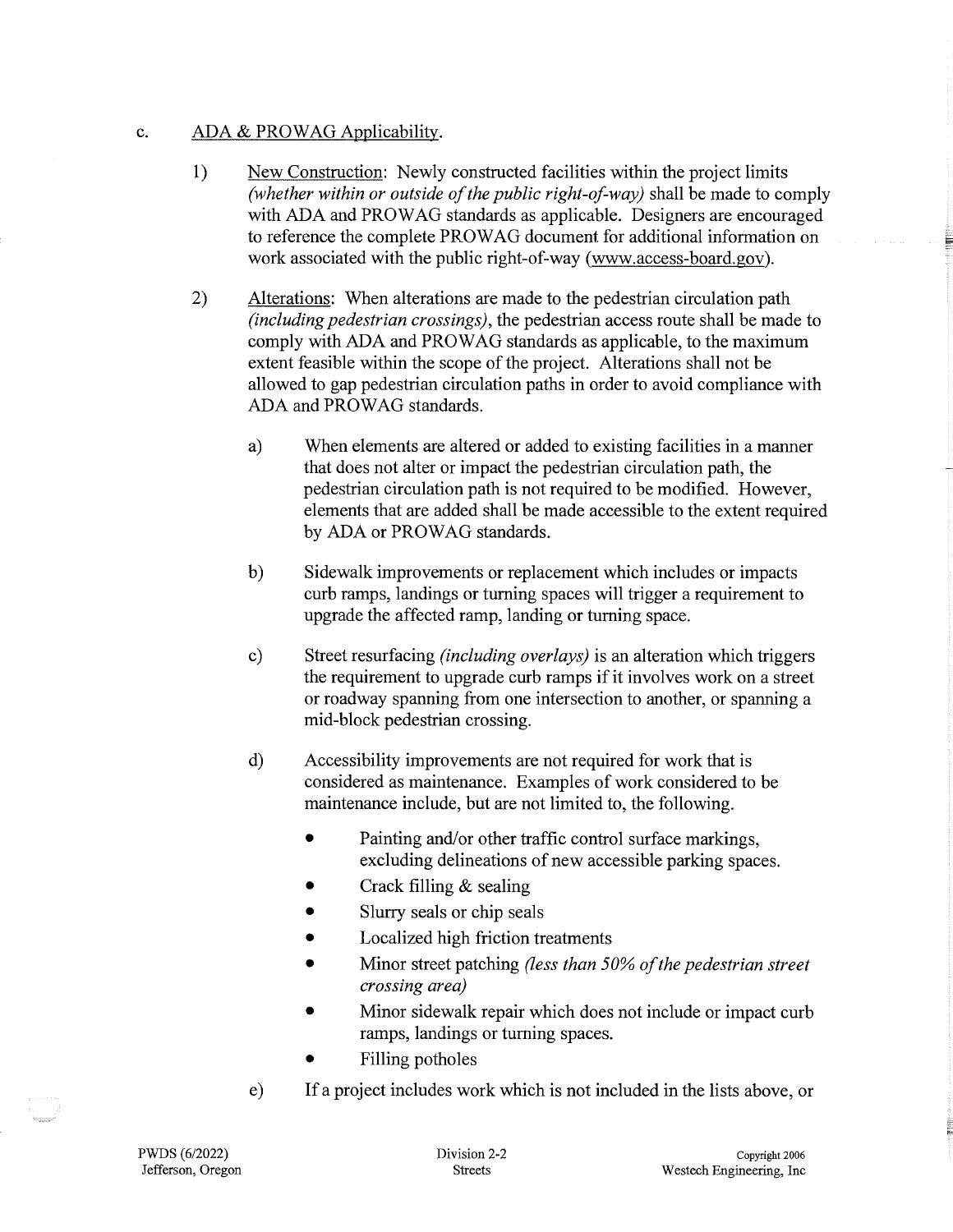which consists of a combination of several maintenance items occurring at or near the same time, the City will determine whether the project should be considered maintenance or an alteration.

### **2.3 SPECIAL ITEMS**

- a. The design of the following are considered special items and are not covered in detail in these Standards:
	- 1) Intersections with State highways
	- 2) Intersections with railroads
	- 3) Commercial/Industrial entrances
	- 4) Signalized Intersections
	- 5) Bridges or Culverted Stream Crossings, including private bridges for fire lanes (see OFC 503.2.6).
- b. Review and approval of the above special items by the Public Works Director shall be required. When requested by the City, full design calculations shall be submitted for review prior to approval. Bridges or culverts on fire lanes shall also be subject to review & approval by the fire code official per OFC 501.3.

## **2.4 APPROVAL OF ALTERNATE MATERIALS AND METHODS**

- a. Any alternate material or method not explicitly approved herein will be considered for approval on the basis of the objectives set forth in Paragraph 2.1, Purpose. Persons seeking such approval shall make application in writing to the Public Works Director. Approval of any major deviation from these Standards shall be in written form. Approval of minor matters will be made in writing, if requested. Any and all such requests shall be submitted in writing to the Public Works Director prior to City approval of the design drawings.
- b. Any alternate must meet or exceed the minimum requirements set forth in these Design Standards *(also see "equal"* & *"substitute" definitions under PWDS 1.4).*
- c. The written application is to include, but is not limited to, the manufacturer's specifications and testing results, design drawings, calculations and other pertinent information.
- d. Any deviations or special problems shall be reviewed on a case-by-case basis and approved by the Public Works Director. When requested by the City, full design calculations shall be submitted for review with the request for approval.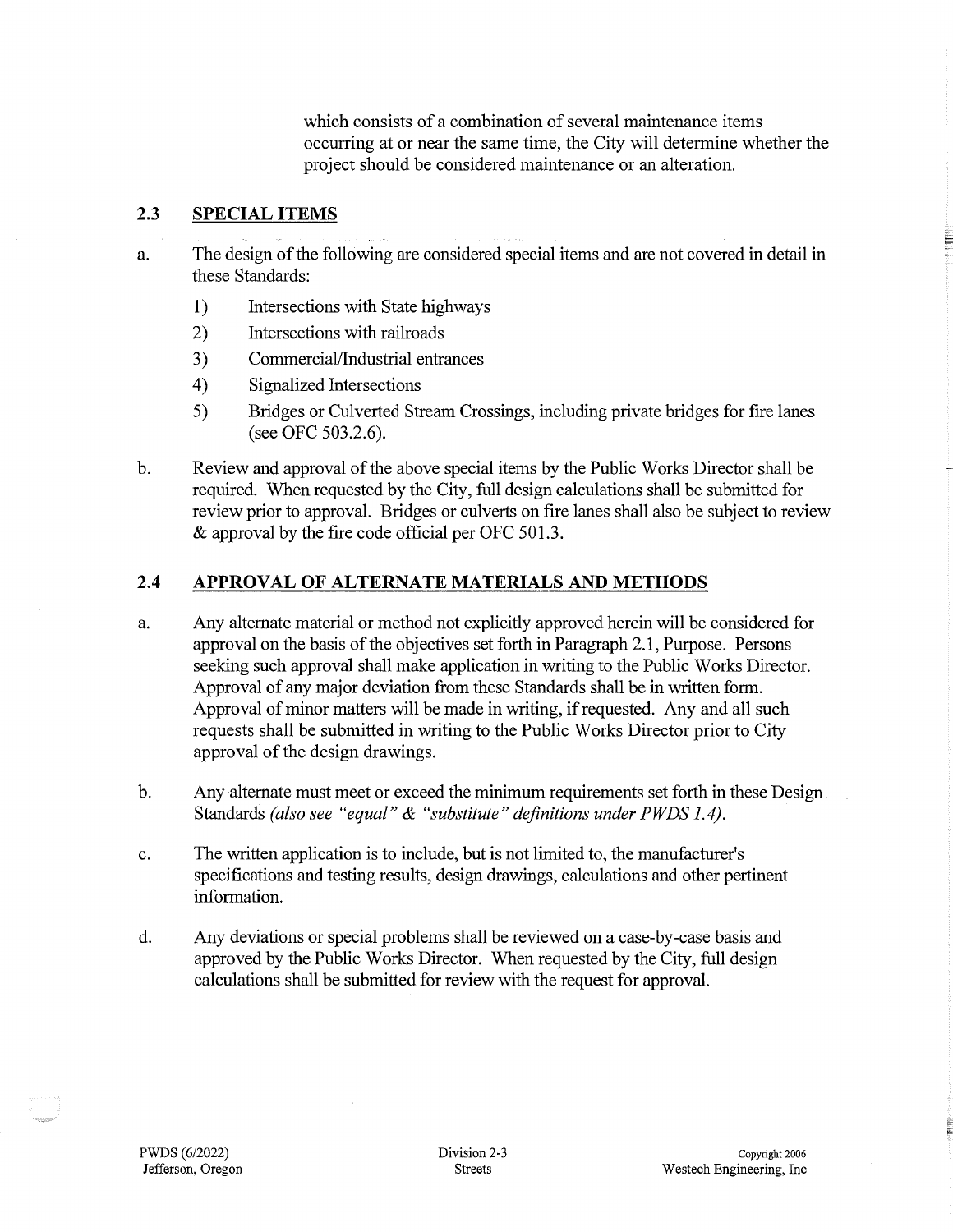## **2.5 CONSTRUCTION DRAWINGS**

- a. Construction drawings shall conform to the requirements of Division 1 of these Design Standards.
- b. Detail drawings shall be included on the construction drawings for all street system components including typical sections, curbs, sidewalks, handicap ramps, drainage facilities, etc.

## **2.6 STANDARD DETAILS**

- a. Standard details included in the Appendix are supplemental to the text of these design standards and show the City's minimum requirements for the construction of certain standard system components.
- b. In the case of conflicts between the text of these design standards and the standard details, the more stringent as determined by the Public Works Director shall apply.
- c. As required by Division **1** of these standards, all applicable standard details shall be included on the construction drawings.

## 2.7 **EXISTING STREET CLASSIFICATIONS**

- a. The classification of arterials and collectors is established by the Jefferson Comprehensive Plan and Transportation Plan, while industrial and commercial streets are established by the surrounding land use designation. Streets currently designated by the Comprehensive Plan as arterial and collector streets are as outlined below.
	- 1) Arterial:
		- Marion Road
		- Scio Road
		- Talbot Road
		- 2nd Street (US 99E)
	- 2) Major Collector:
		- 5th Street
		- Hazel Street
		- Cemetery Hill Road
	- 3) Minor Collector
		- Greenwood Street
		- High Street
		- 3rd Street
		- 7th Street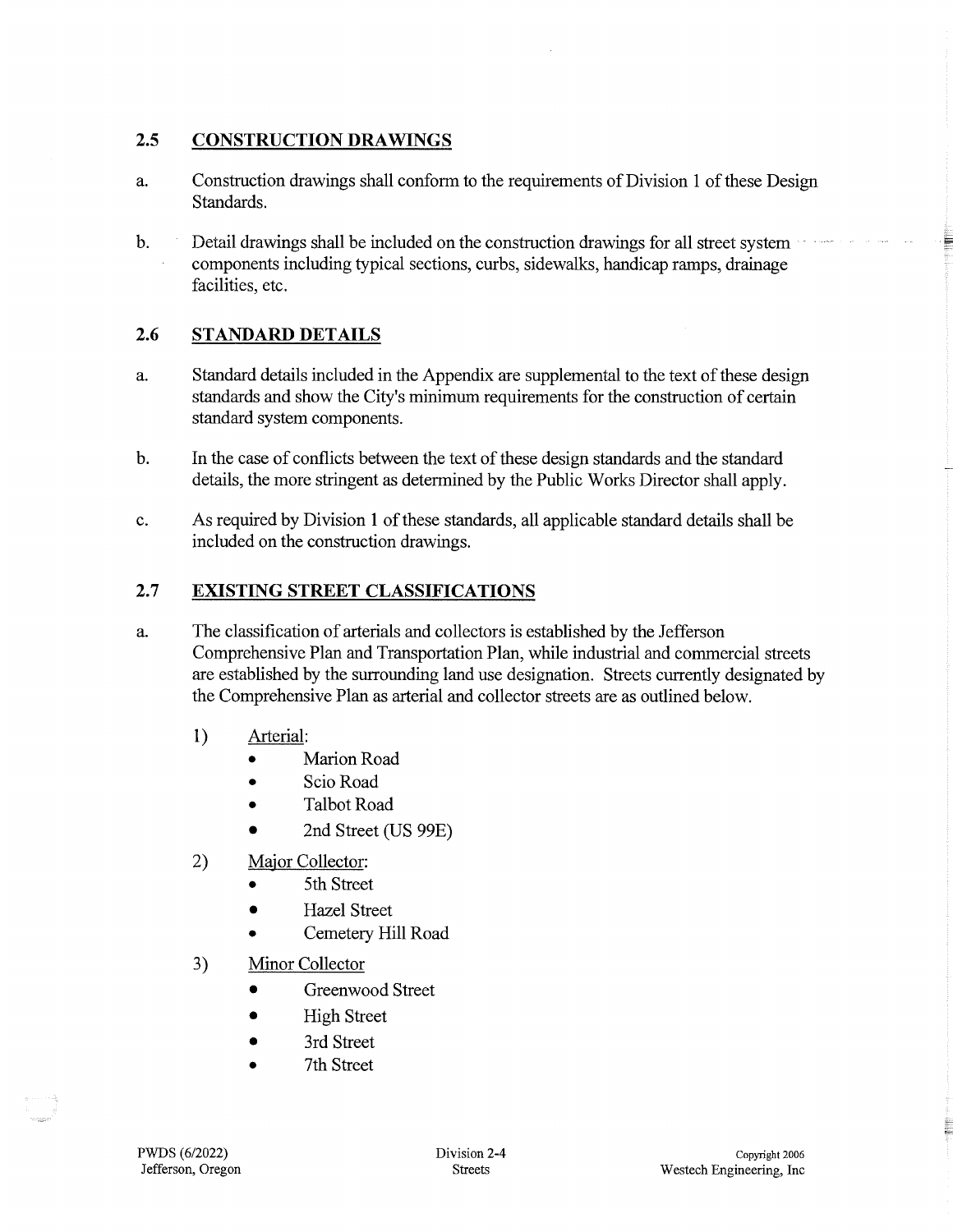4) Commercial/Industrial Streets include, but are not limited to, those portions of the following streets within or adjacent to C and I zones:

.<br>Linda al al serio

- a) East-West Streets
	- **Bates Street**
	- Ferry Street
	- North Avenue
	- Union Street
	- University Street
- b) North-South Streets
	- Main Street
	- Mill Street

#### **2.8 OTHER JURISDICTIONS**

- a. Other than the City, there are two other agencies with jurisdiction over streets or roads within the City Limits. These agencies are the Oregon Department of Transportation (ODOT) and Marion County.
- b. In all cases, the City design standards shall be considered to be the minimum allowable standards for any streets within the City Limits. ODOT and Marion County may have additional or more stringent requirements. Approval from ODOT and Marion County will be required prior to construction activities on any street or road under their jurisdiction.

#### **2.9 DEFINITIONS AND TERMS**

- a. In addition to the definitions contained in Division 1 of these Standards, the following definitions may apply particularly to street systems. Unless otherwise defined in these Design Standards, the following definitions and abbreviations shall apply whenever used. Other definitions as outlined in the Oregon Standard Specifications for Construction- OSSC (ODOT/APWA) shall also apply.
	- 1) Abbreviations: Acceptable abbreviations for pavement materials are as follows:
		- a) AC-Asphalt Cement
		- b) PCC Portland Cement Concrete
	- 2) Alley: A public right-of-way not more than 20 feet and not less than 10 feet in width, which intersects with a public street.
	- 3) Arterial Street: A street of considerable continuity which is used for moving large volumes of traffic to and from the highway and for interconnection between major areas of the City.
	- 4) Bike Lanes: A designated travel-way for bicyclists which is established within the roadway directly adjacent to the outside vehicular lane or on the shoulder.

È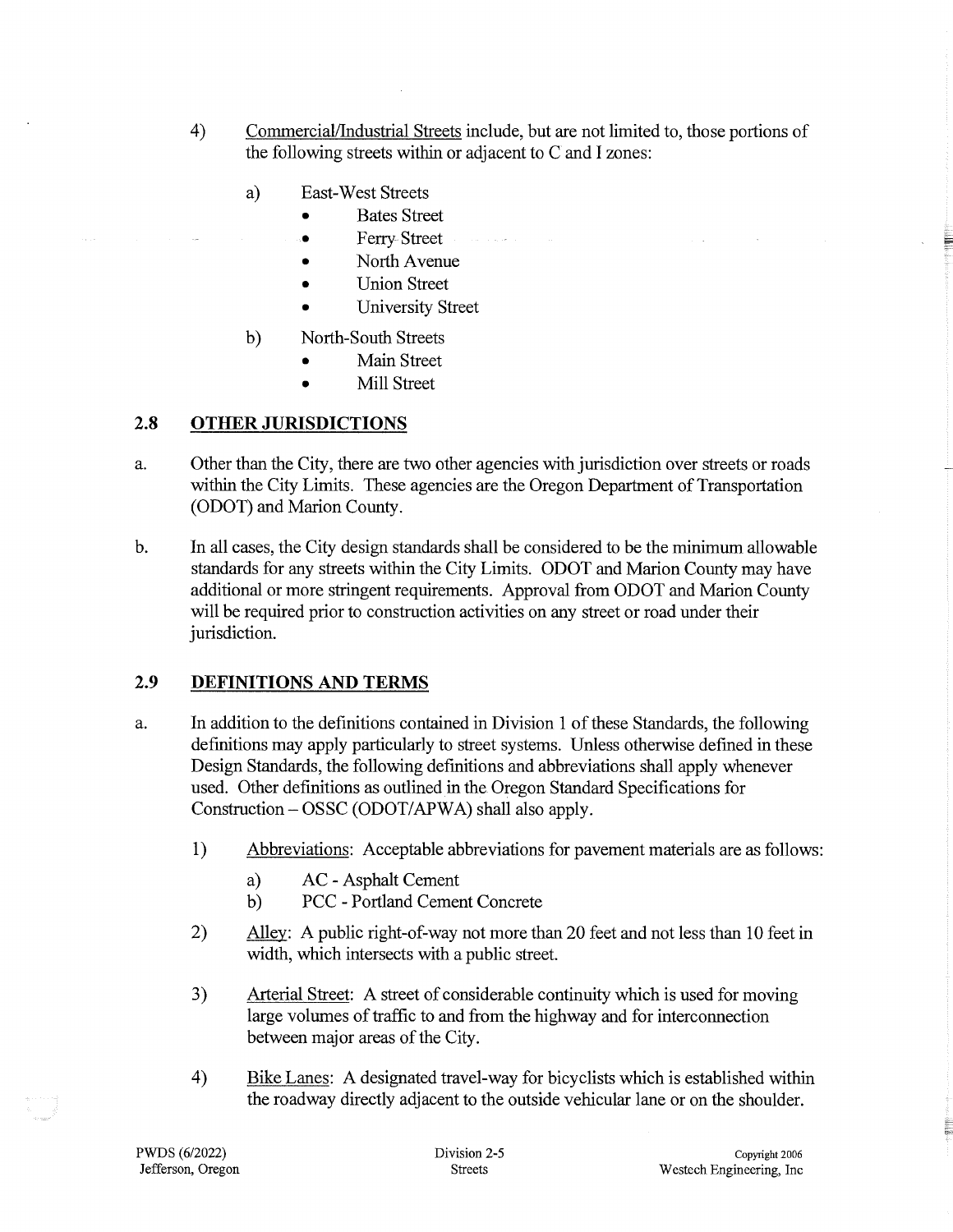- 5) Bike Path: A designated travel way for bicyclist which is completely separated from the vehicular travel lanes and is within independent right-of-ways.
- 6) Bike Route: A designated travel-way for bicyclists which can be shared with vehicular traffic. The roadway is designated with signs for bicycling *(no pavement markings for the bike route or delineation of parking spaces is used).*
- 7) Clear Vision Area: A triangular area on a lot at the intersection of two streets or a street and a railroad, the sides of which are lines measured from the corner intersection of the right-of-way lines. The third side of the triangle is a line across the comer of the lot joining the ends of the other two sides. Where the lines at the intersections have rounded comers, the right-of-way lines will be extended in a straight line to the point of intersection.
- 8) Collector Street: A centrally located street for moving traffic from arterials to local streets.
- 9) Cross Slope (Pedestrian Path): The grade that is perpendicular to the direction of pedestrian travel.
- 10) Cross Slope (Vehicle Path): The grade that is perpendicular to the direction of vehicular travel.
- 11) Crosswalk: See Pedestrian Street Crossing.
- 12) Curb Ramp: A ramp that cuts through or is built up to the curb. Curb ramps can be perpendicular, parallel, or a combination of parallel and perpendicular.
- 13) Detectable Warning: Detectable warnings consist of small, truncated comes built in or applied to a walking surface that are detectable by cane or underfoot. On pedestrian access routes, detectable warning surfaces indicate the boundary between a pedestrian route and a vehicular route for pedestrians who are blind or have low vision. Detectable warnings shall contrast visually with the surrounding sidewalk surface.
- 14) Downstream Intersection: The nearest intersection from a driveway located in the direction of traffic flow of the nearest lane of the abutting street.
- 15) Expansion Joint: A joint to control cracking in the pavement structure and filled with preformed expansion joint filler.
- 16) Grade: The degree of inclination of a road, sidewalk or slope, in the direction of travel.
- 17) Half Street Improvement: Where allowed by the development code, half street improvements shall fully comply with the fire lane requirements of the Oregon Fire Code, including provision of additional width if on-street parking is allowed. Generally half-street improvements are allowed only if the other side

alan di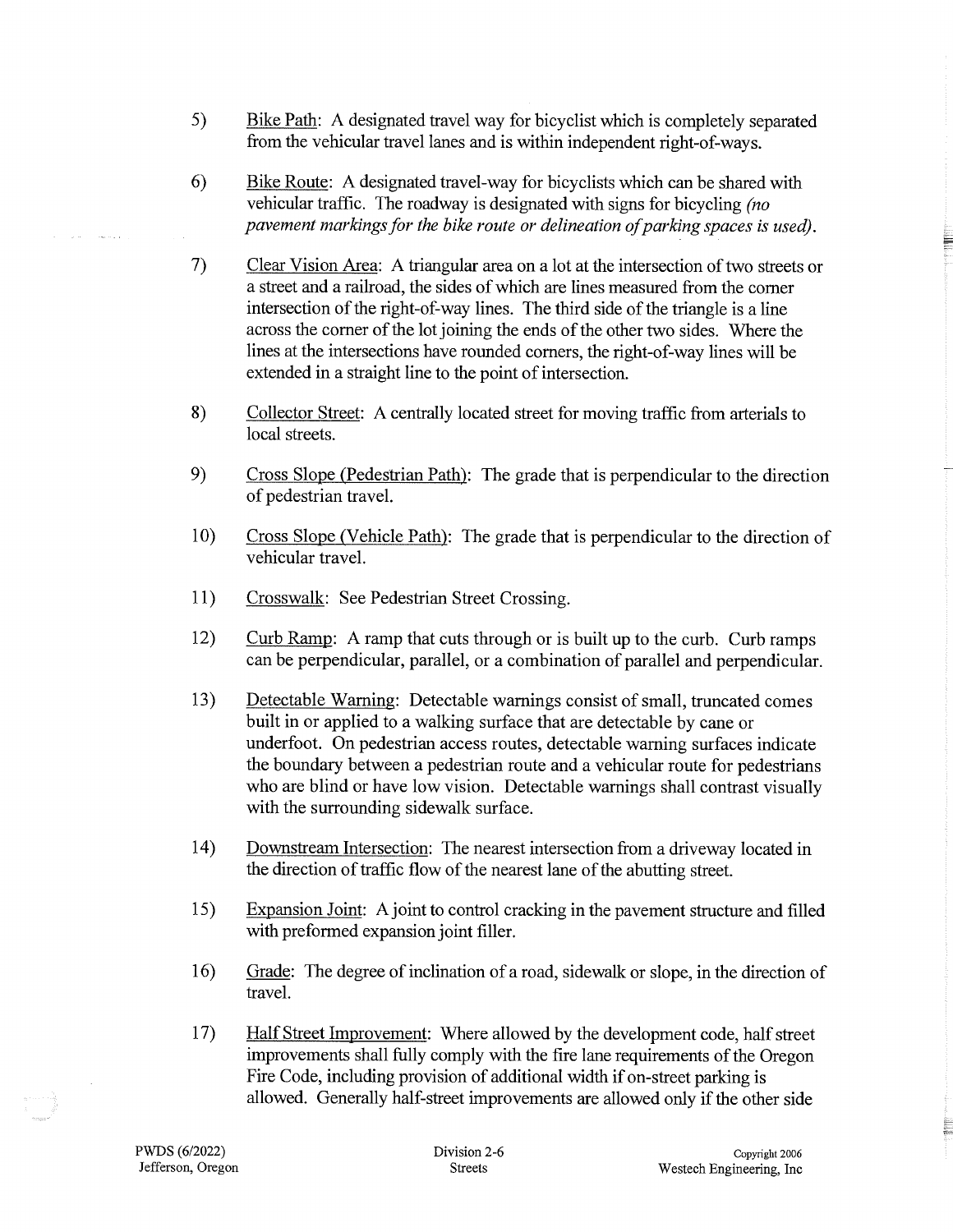of the street was previously improved and the current development is required to complete the street improvement to full urban width *(three-quarter street improvements are the minimum typically required* if *there are frontage improvements required in conjunction with development, and where the far side of the street will be improved in the future in conjunction with other developments).* See PWDS 1.10.h.2 for full street design requirements in conjunction with partial street improvements.

- 18) Intersection: The meeting point of two streets having at least three legs.
- 19) Local or Residential Street: A facility not designed as an arterial or collector. It serves primarily to provide direct access to abutting land and offers the lowest level of traffic mobility. Through traffic movement is deliberately discouraged.
- 20) Longitudinal Joint: A joint which follows a course approximately parallel to the centerline of the roadway.
- 21) Natural Grade: The grade with the land in an undisturbed state.
- 22) One-Way Driveway: A driveway of either ingress or egress, but not both.
- 23) Parking Space: A designated space in a parking area for the parking of one motor vehicle. An off-street parking space is a designated space for the parking of one motor vehicle, which is located on private property rather than on a public street.
- 24) Pedestrian Access Route: A continuous and unobstructed path of travel provided for pedestrians with disabilities within or coinciding with a pedestrian circulation path *(typically concrete, pavement or similar hard surface),* whether located within or outside of the public right-of-way.
- 25) Pedestrian Circulation Path: A prepared exterior or interior surface provided for pedestrian travel in a public right-of-way, as well as accessible pedestrian routes required on sites or facilities which are open for access by the public or as otherwise required by applicable codes *(typically concrete, pavement or similar hard surface).*
- 26) Pedestrian Street Crossing: A marked or unmarked route, providing and accessible path to travel from one side of the street to the other. Pedestrian street crossings are a component of the pedestrian access route and/or the pedestrian circulation path.
- 27) PROWAG: See definition in Division 1.
- 28) Running Slope: The grade that is parallel with the direction of pedestrian travel.
- 29) Sidewalk: A right-of-way deeded, dedicated, and designated for the use of non-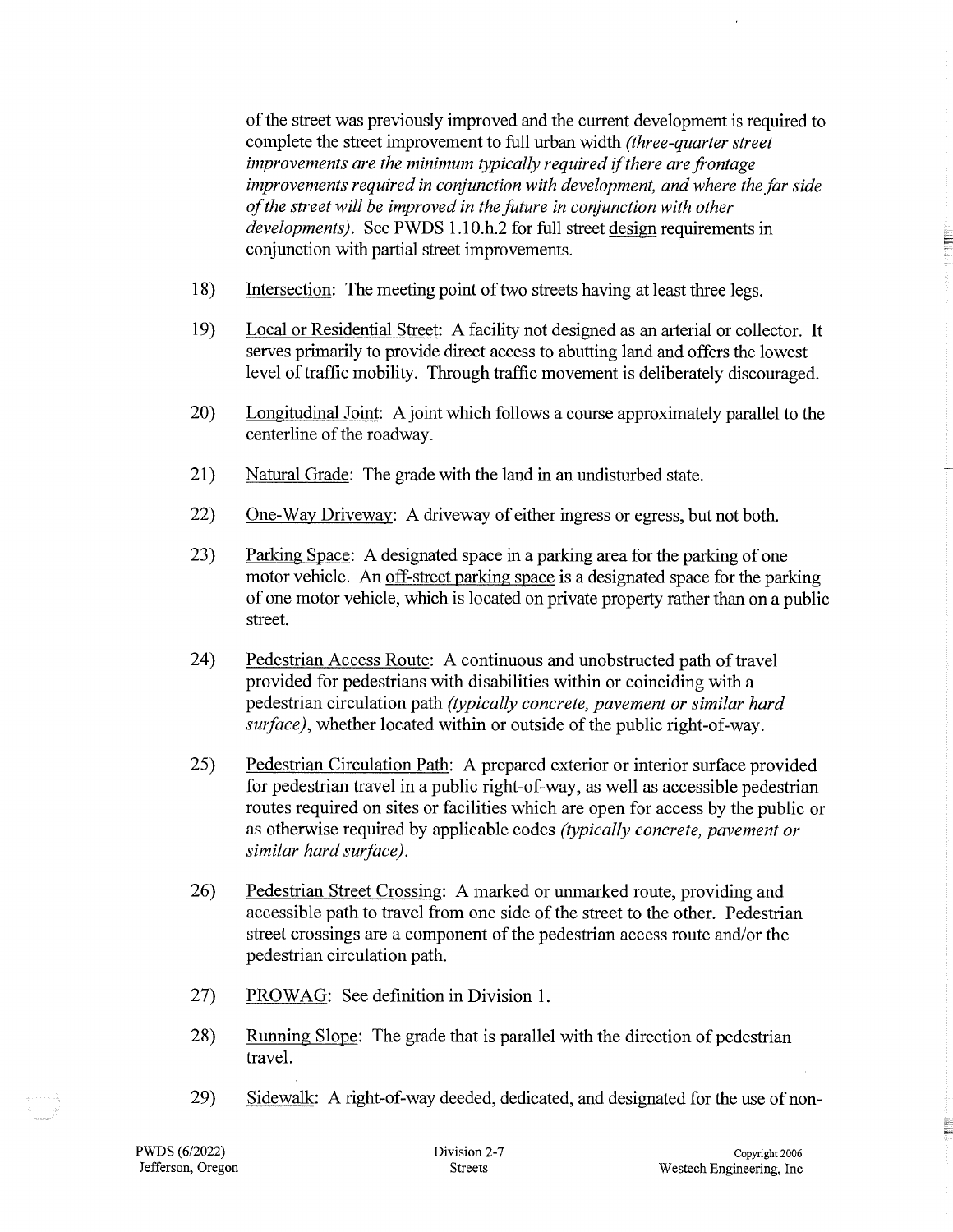motorized vehicles and pedestrians.

- 30) Streets or Roads: Any public highway, road, street, avenue, alley, easement or right-of-way used or to be used for vehicle movement. Full street improvements include curb and sidewalk on both sides, storm drainage and fully improved in accordance with these standards.
- 31) Structures: Those structures designated on the standard plans as catch basins, manholes, etc. Detailed drawings of structures or devices commonly used in City work and mentioned in these standards are included in the standard construction specifications.
- 32) Superelevation: The vertical distance between the heights of the inner and outer edges of pavement on horizontal curves.
- 33) Three-Quarter (3/4) Street:  $A \pm 75$  percent portion of the ultimate width of a street, but not less than *25Yz* feet from face of curb to edge of pavement, usually along the edge of a development, where the remaining portion of the street shall be provided when adjacent property is developed. 3/4 street improvements include curb, piped storm drainage and sidewalk on one side, storm drainage improvements stubbed across the street for future catch basins on the unimproved side, and a full depth gravel shoulder per PWDS 2.19.c & drainage facilities on the non-curbed side of the street.
- 34) Transition: The taper between portions of a street with different pavement widths.
- 35) Transverse Joint: A joint which follows a course approximately perpendicular to the centerline of the roadway.
- 36) Travelled Way: That portion of the roadway for the movement of vehicles, exclusive of shoulder and auxiliary lanes.
- 3 7) Turnaround Area: A paved area of sufficient size and configuration that emergency vehicles may maneuver around to head in the opposite direction without having to move in reverse more than once.
- 3 8) Turning Space: An area at the top or bottom of a curb ramp, providing a space for pedestrians to stop, rest, or change directions.
- 39) Turnpike Street: Any public street, road or right-of-way which has been paved for vehicular movement and does not have curbs on either side of the street.
- 40) Two Way Driveway: A driveway functioning as both an exit and entrance.
- 41) Upstream Intersection: The nearest intersection from a driveway located in the direction opposite the traffic flow of the nearest lane of the abutting street.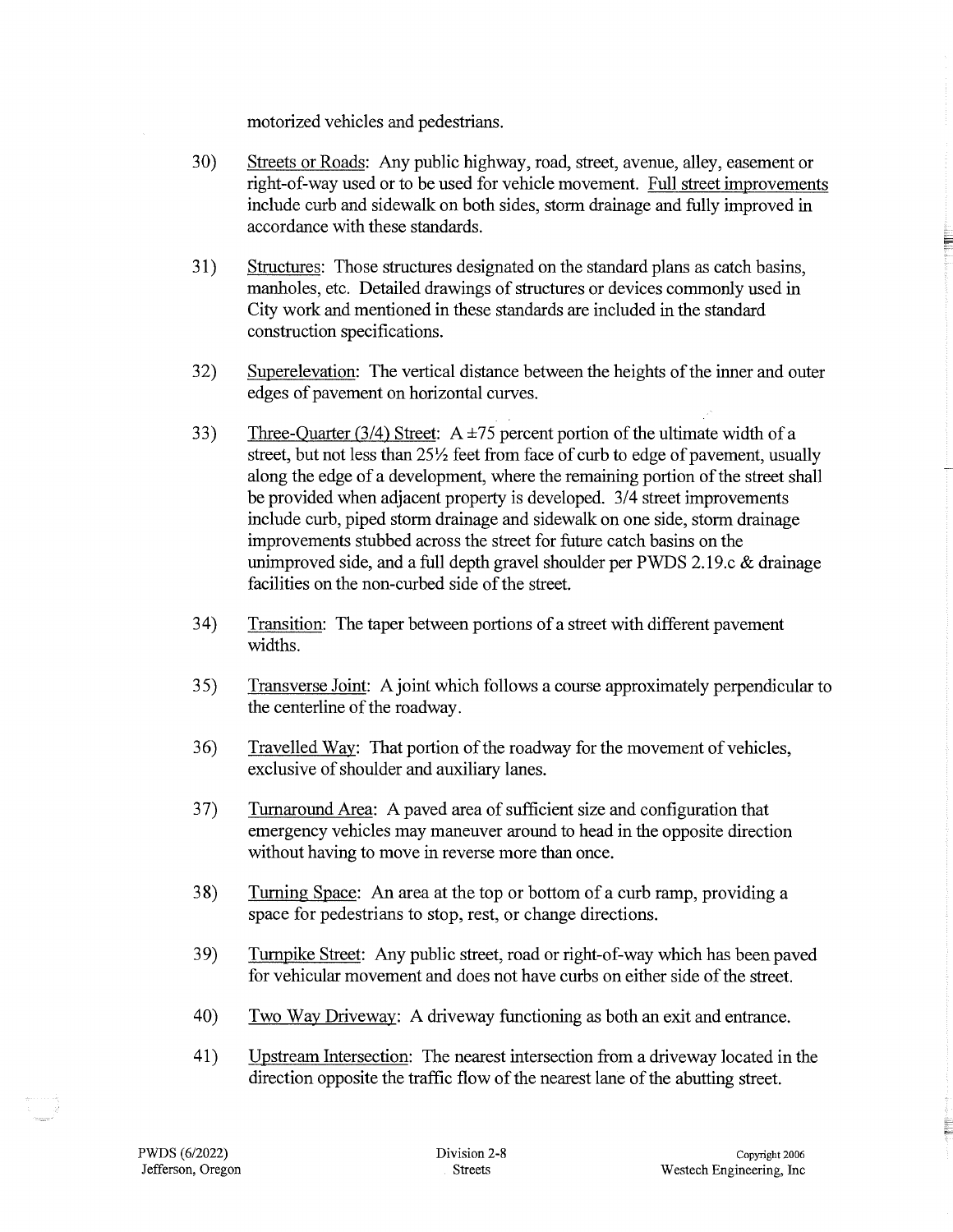### **2.10 MATERIALS**

#### a. **General**

- 1) Unless otherwise approved by the City Engineer, materials shall conform to the minimum requirements outlined herein and as shown on the Standard Details. This listing is not intended to be complete nor designed to replace the City's Public Works Construction Standards (PWCS).
- 2) In the case of conflicts between the provisions of these design standards and the PWCS, the more stringent as determined by the Public Works Director shall apply. Acceptable materials shall be as outlined in these Design Standards.
- 3) It is not intended that materials listed herein are to be considered acceptable for all applications. The design engineer shall determine the materials suitable for the project to the satisfaction of the City Engineer.

#### b. AC **Pavement**

- 1) Bituminous Material: The asphalt cement shall be PG 64-22 and shall meet the requirements of OSSC (ODOT/APWA) 00744.11, Asphalt Cement  $&$ Additives.
- 2) AC Design Mix:
	- a) AC pavement shall meet the requirements of OSSC (ODOT/APWA) 00744, hot mixed Asphalt Concrete Pavements (ACP), 3/4" dense graded mix *(base course)* or 1/2" dense graded mix *(leveling or wearing course)* as summarized below.
		- (1) Where noted on the drawings, Class B pavement refers to the 3/4" dense graded mix, and Class C refers to 1/2" dense graded mix.
	- b) AC pavement for public streets shall be Level 2 Job Mix Formula (JMF).
	- c) Unless otherwise specified or shown on the drawings, AC pavement for private streets, fire lanes and parking lots shall be Level 2 Job Mix Formula (JMF).
	- d) Where identified on the drawings, AC pavement for collector or arterial streets shall be Level 3 Job Mix Formula (JMF).
- 3) AC mix design shall be submitted to the City for review and approval prior to use.

È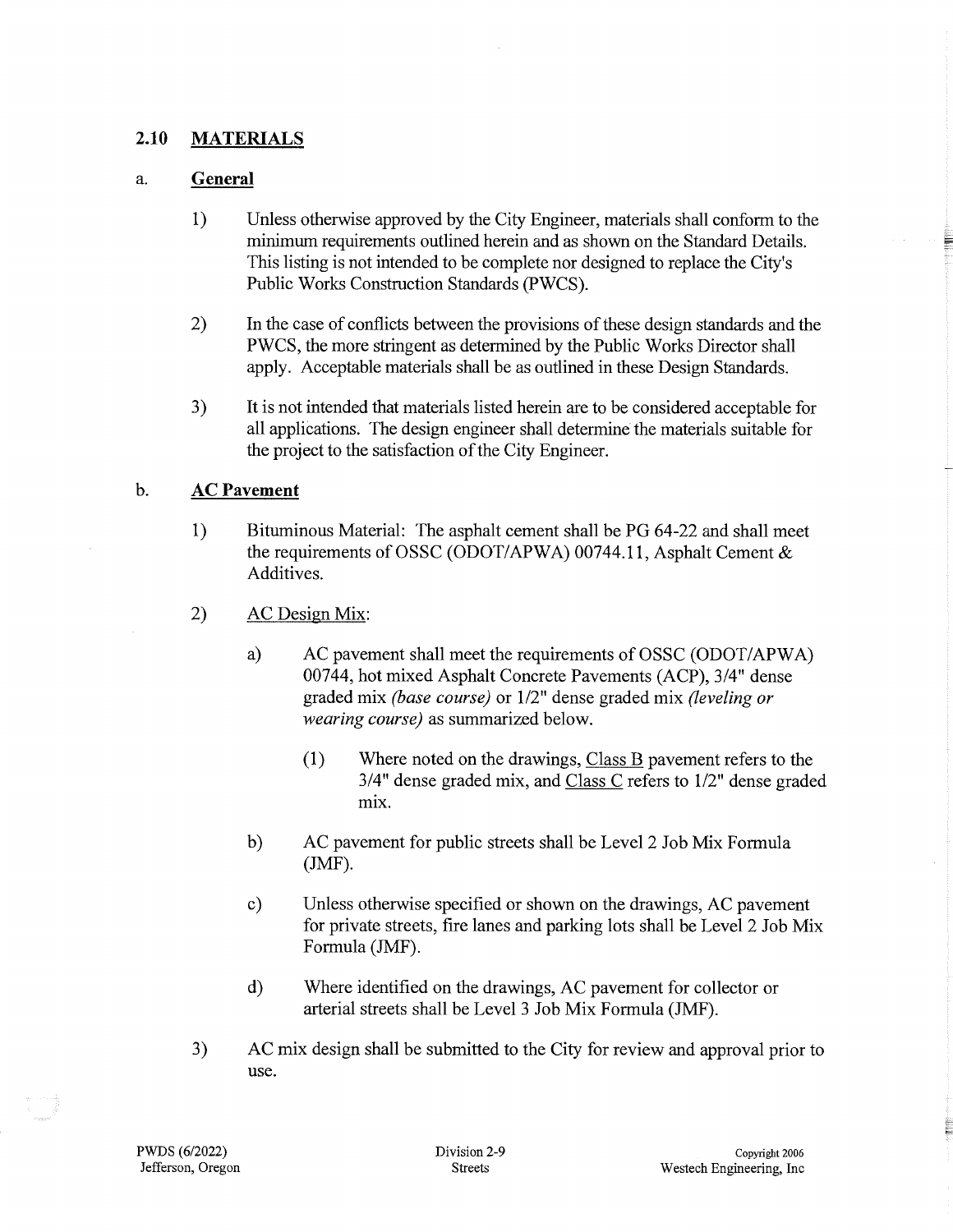#### c. **Granular Baserock**

- 1) Granular baserock shall conform to OSSC (ODOT/APWA) 02630.10 (Dense Graded Base Aggregate), with no more than 10% passing the #40 sieve and no more than 5% passing the #200 sieve. Gradation shall be as follows:
	- a) Base Rock: 1 *W'-0*
	- b) Leveling Rock: 3/4"-0
	- c) Alternate single size 1"-0 aggregate as approved by the Engineer.

#### d. **Concrete (Cast-in-Place)**

- 1) All concrete shall conform to the requirements of OSSC (ODOT/APWA) 00440, Commercial Grade Concrete, 3300 psi air entrained min  $\omega$  28 days, max 5" slump,  $4.5\%$  air  $(\pm 1.5\%)$ .
- 2) Concrete mix design shall be submitted to the City for review and approval prior to use.

#### e. **Street Lights**

- 1) Unless otherwise approved by the Public Works Director, street light poles shall be fiberglass poles designed to produce a 25-foot mounting height, with a mounting arm per the standard details. Poles shall be grey or brown in color, have a natural finish, and be provided with a direct bury base sleeve for landscape areas, and a precast concrete pole foundation for sidewalk areas where required by the Public Works Director or the City Engineer.
- 2) Unless otherwise approved by the Public Works Director, all luminaries shall be LED Cobrahead style fixtures *(ie. equivalent to 100 watt high pressure sodium)*  and photoelectric control relay with a 6 foot or 8 foot mounting arm as required for the light to be  $\pm 2$  feet in front of the curb.
- 3) All street lighting materials, including wire, and installation procedures shall meet current requirements for maintenance by the local electric utility company. Any line extension fees shall be the responsibility of the developer.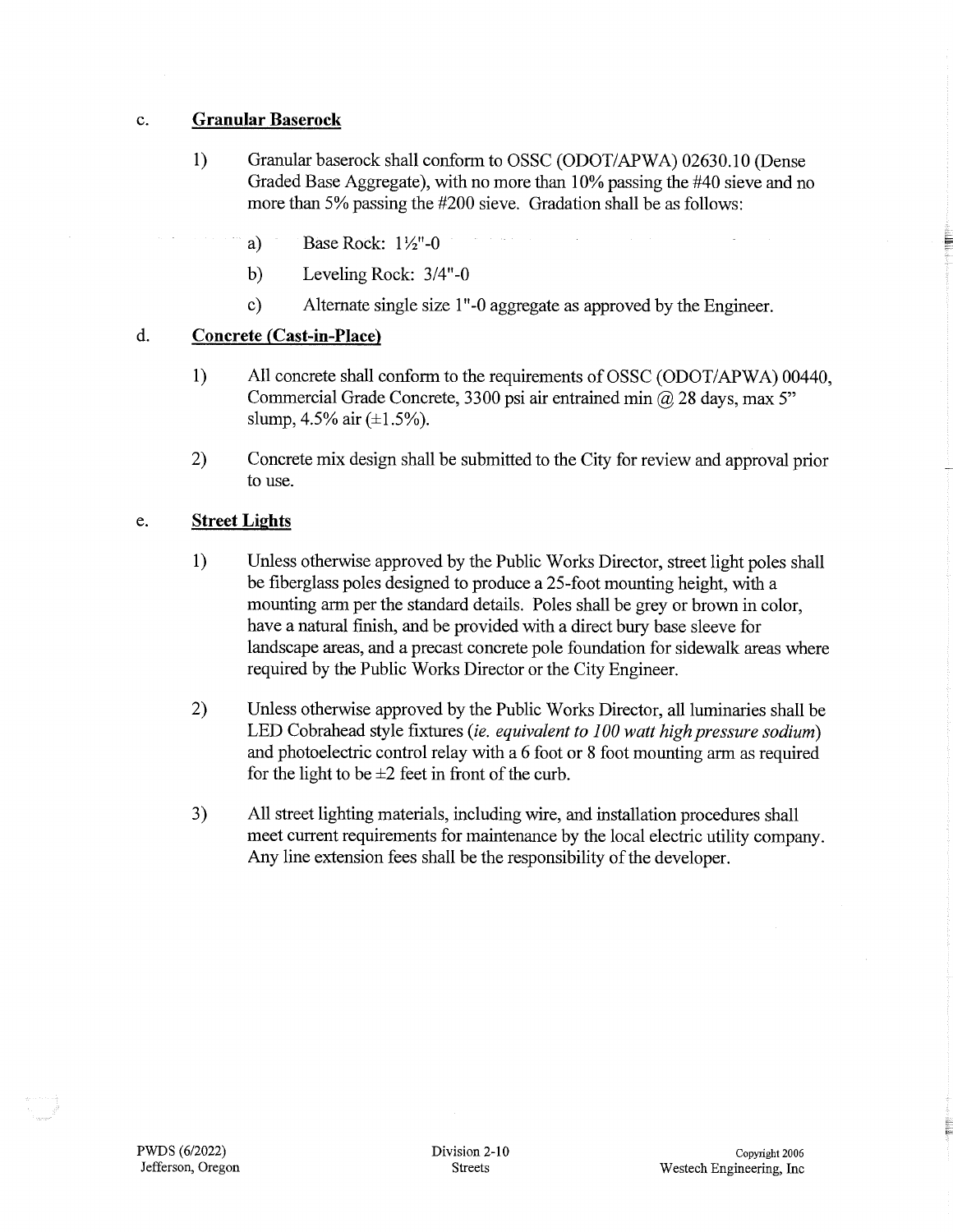### f. **Geotextile Fabric.**

- 1) Unless otherwise required by City Engineer, geotextile fabric shall conform with OSSC (ODOT/APWA) 02320, Geosynthetics, with minimum property values conforming to Table 02320-1 as noted below.
- 2) Reinforcement Fabric. Unless heavier is specified or noted on the drawings, reinforcement fabric *(for over-excavation or under embankments)* shall be non-woven fabric *(Propex Geotex 1001, Mirafi 1000N, Linq 250EX or approved equivalent),* or woven fabric *(Propex Geotex 250ST, Mirafi 550.X, Linq GTF250, or approved equivalent).* Slit film fabrics are not allowed.
	- a) Minimum for non-woven: grab tensile strength of 315 lb; tear strength of 110 lb, puncture strength of 620 lbs; AOS of 30.
	- b) Minimum for woven: grab tensile strength of 200 lb; tear strength of 80 lb, puncture strength of 430 lbs; AOS of 30.
- 3) Separation Fabric. Unless heavier is specified or noted on the drawings, separation fabric *(where successful proofroll allows compaction testing of subgrade to be waived)* shall be non-woven fabric *(Propex Geotex 601, Mirafi 160N, Linq 150EX or approved equivalent),* or woven fabric *(Propex Geotex 200ST, Mirafi 500.X, Linq GTF200, or approved equivalent).* Slit film fabrics are not allowed.
	- a) Minimum for non-woven: grab tensile strength of 113 lb; tear strength of 41 lb, puncture strength of 223 lbs; AOS of 30.
	- b) Minimum for woven: grab tensile strength of 180 lb; tear strength of 68 lb, puncture strength of 371 lbs; AOS of 30.
- 4) Drainage Fabric. Unless heavier fabric is specified or noted on the drawings, drainage fabric shall be conform with Type 2 Drainage Geotextile (OSSC/ODOT/APWA 02320), non-woven fabric *(Propex Geotex 601, Mirafi 160N, Linq 150EX or approved equivalent).* Slit film or woven fabrics are not allowed.
	- a) Minimum for non-woven: grab tensile strength of 160 lb; tear strength of 56 lb, puncture strength of 310 lbs; AOS of 40.
	- b) Minimum for woven: grab tensile strength of 250 lb; tear strength of 90 lb, puncture strength of 495 lbs; AOS of 40.
- 5) Riprap Fabric. Unless heavier is specified or noted on the drawings, fabric under riprap shall be conform with Type 2 Riprap Geotextile (OSSC/ODOT/APWA 02320), non-woven fabric *(Propex Geotex 1071, Mirafi 1120N, Linq 275EX or approved equivalent).* Slit film or woven fabrics are not allowed.
	- a) Minimum for non-woven: grab tensile strength of 200 lb; tear strength of 80 lb, puncture strength of 430 lbs; AOS of 40.
	- b) Minimum for woven: grab tensile strength of 315 lb; tear strength of 110 lb, puncture strength of 620 lbs; AOS of 40.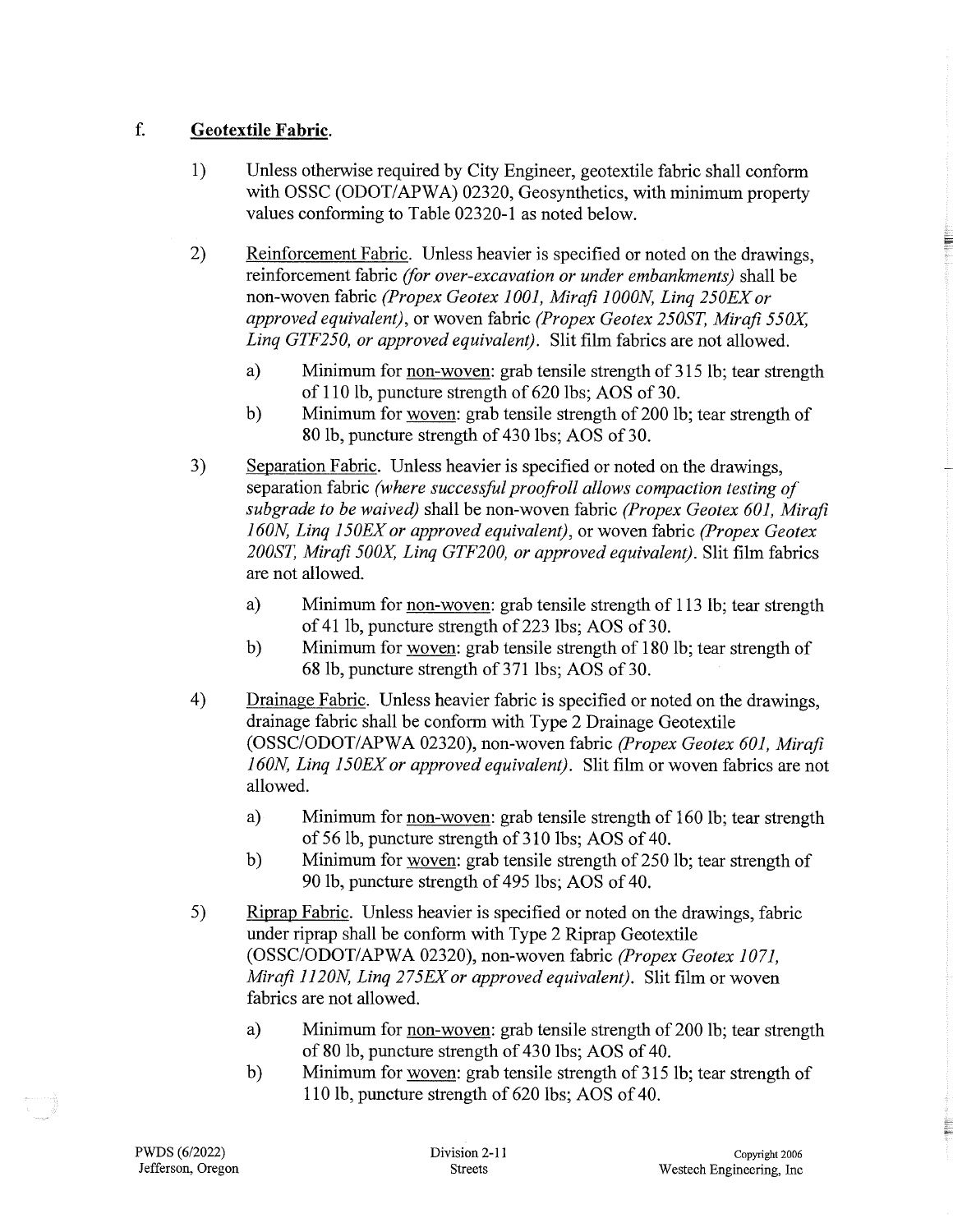## **2.11 IMPROVEMENT STANDARDS BY STREET CLASSIFICATION**

a. The table below summarizes the improvement standards for each road classification.

| <b>IMPROVEMENT REQUIREMENTS</b>                                                                                                  |                         |                       |  |
|----------------------------------------------------------------------------------------------------------------------------------|-------------------------|-----------------------|--|
| <b>Street Classification</b>                                                                                                     | Min. Right-of-Way Width | Curb to Curb<br>Width |  |
| Arterial (3 Lane w/ Bikes, Planter Strip & No Parking)                                                                           | 72'                     | 48'                   |  |
| Collector Major (2 Lane w/ Bikes, Planter Strip & No<br>Parking)<br>Minor (2 Lane w/ Bikes, No Planter Strip $\&$ No<br>Parking) | 60'<br>60'              | 36"<br>36'            |  |
| Commercial/Industrial (2 Lane w/ Parking & No Planter<br>Strips)                                                                 | 60'                     | 40'                   |  |
| Residential (Local) (2 Lane w/Parking & No Planter<br>Strips)                                                                    | 50 <sup>'</sup>         | 34'                   |  |
| Residential Cul-de-sac<br>• Parking 1 side (No Planter Strips)<br>• Parking 2 sides (No Planter Strips)                          | 50'<br>50'              | 30'<br>34'            |  |
| Cul-de-sac Bulb (Residential) (No Planter Strips)                                                                                | 45' radius              | 38' radius            |  |
| Alleys (w/No Parking)                                                                                                            | 20'                     | $18'$ <sup>1</sup>    |  |

<sup>1</sup> Width listed refers to driveable paved width, whether or not curbs are provided or required. Where curbs are not provided, gravel shoulders shall be provided on each side of paving to the extent possible.

OFC Notes:

•For reference, the minimum clear widths required for fire apparatus access roads (fire lanes) under the Oregon Fire Code (OFC) may take precedence in some situations *(20 'fire lane width required where there are no fire hydrants, 26'fire lane width required for streets with fire hydrants, per OFC 503* & *OFC App.*  D).

•Fire lanes up to 26 feet wide shall have fire-lane/no-parking signs posted on both sides, while fire lanes wider than 26 feet *(but less than 32 feet)* shall be posted on one side (OFC D103 .6.1&2).

• The OFC requirements cannot be modified solely by a land use approval.

Notes:

-If a land use approval is granted for no parking on one or both sides of the street, curb(s) along the no parking sides(s) shall be painted and signed for no parking at time of street construction.

-Right-of-way widths must be adequate to accommodate the specified street, curb, and sidewalk widths *(including planter strips* if *required),* while allowing a minimum of 0.5 feet from the back of sidewalk to the right-of-way line to ensure that survey monuments are not disturbed during construction or reconstruction of sidewalks *(see also ORS 209.140-155* & *92.044.7).* 

b. The number of travel lanes for arterial and major collector roads shall be determined by the volume of traffic. The City may require additional turning lanes where required by Public Works and/or a traffic engineer's report evaluating the need for additional turning lanes.

E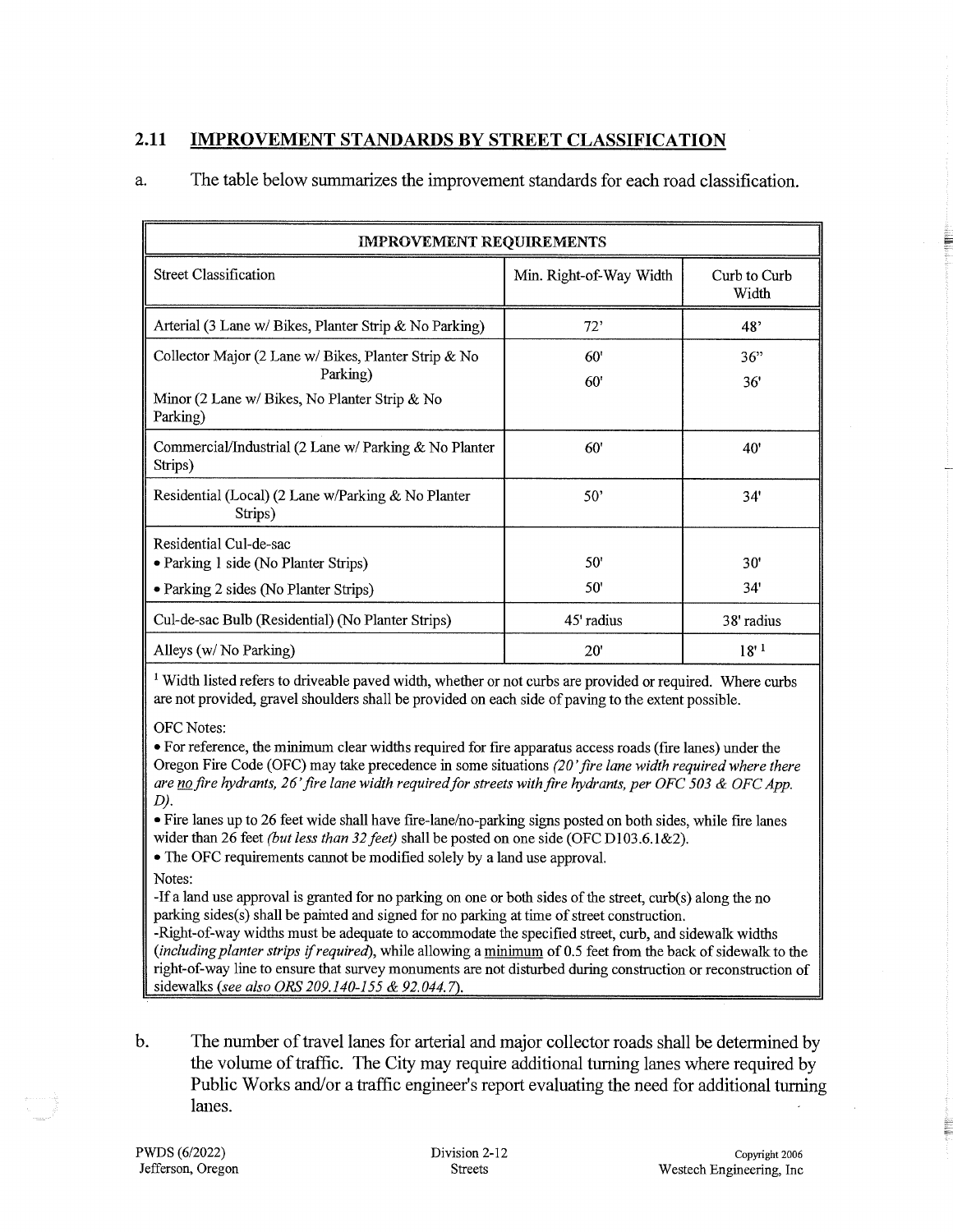c. Additional pavement and right-of-way width may be required to accommodate turning lanes, parking and bike lanes.

## **2.12 STREET DESIGN MINIMUM SECTIONS**

- a. The street design shall result in streets which:
	- 1) are of adequate design to handle the traffic needs of the City,
	- 2) are designed in a manner to allow economical future maintenance, and,
	- 3) provide a minimum practical pavement design life of 30 years for all streets.
	- b. The minimum pavement section for public streets shall conform to the following table. These pavement sections are based on subgrade compacted to 95% of AASHTO T-180 (Modified Proctor). Where subgrades cannot be compacted and tested to this standard *(or* if *subgrades are not compacted by choice),* a thicker baserock section will be required.

| <b>MINIMUM PAVEMENT SECTIONS</b>                                                                                                           |                                           |                                                     |  |
|--------------------------------------------------------------------------------------------------------------------------------------------|-------------------------------------------|-----------------------------------------------------|--|
| <b>Street Classification</b>                                                                                                               | <b>AC</b> Pavement<br>Thickness<br>(inch) | <b>Baserock</b><br>Thickness <sup>3</sup><br>(inch) |  |
| Arterial <sup>1</sup>                                                                                                                      | 4                                         | 15                                                  |  |
| Collector Major                                                                                                                            | 4                                         | 15                                                  |  |
| Minor                                                                                                                                      | 4                                         | 12                                                  |  |
| Commercial/Industrial                                                                                                                      | 4                                         | 15                                                  |  |
| <b>Local Residential</b>                                                                                                                   | $3\frac{1}{2}$                            | 10                                                  |  |
| Cul-de-sac (Residential)<br>$3\frac{1}{2}$<br>9                                                                                            |                                           |                                                     |  |
| Alley in Residential Zone <sup>2</sup>                                                                                                     | $2\frac{1}{2}$                            | 9                                                   |  |
| Alley in Commercial Zone <sup>2</sup>                                                                                                      | 3                                         | 10                                                  |  |
| $1$ – Thicker baserock & AC sections may be required by ODOT or Marion<br>County wherein each has jurisdiction.                            |                                           |                                                     |  |
| $2 -$ Assumes alleys are not used as primary vehicular access route, in which case<br>public street rock $& AC$ sections will be required. |                                           |                                                     |  |

 $3 -$ Minimum baserock thickness assuming subgrade compacted to 95% of Modified Proctor and passes a proofroll. Thicker baserock sections over fabric are required otherwise.

Thicker rock & AC sections may be required by the Public Works Director where heavier location traffic exists or is anticipated.

=-=-

أترجيني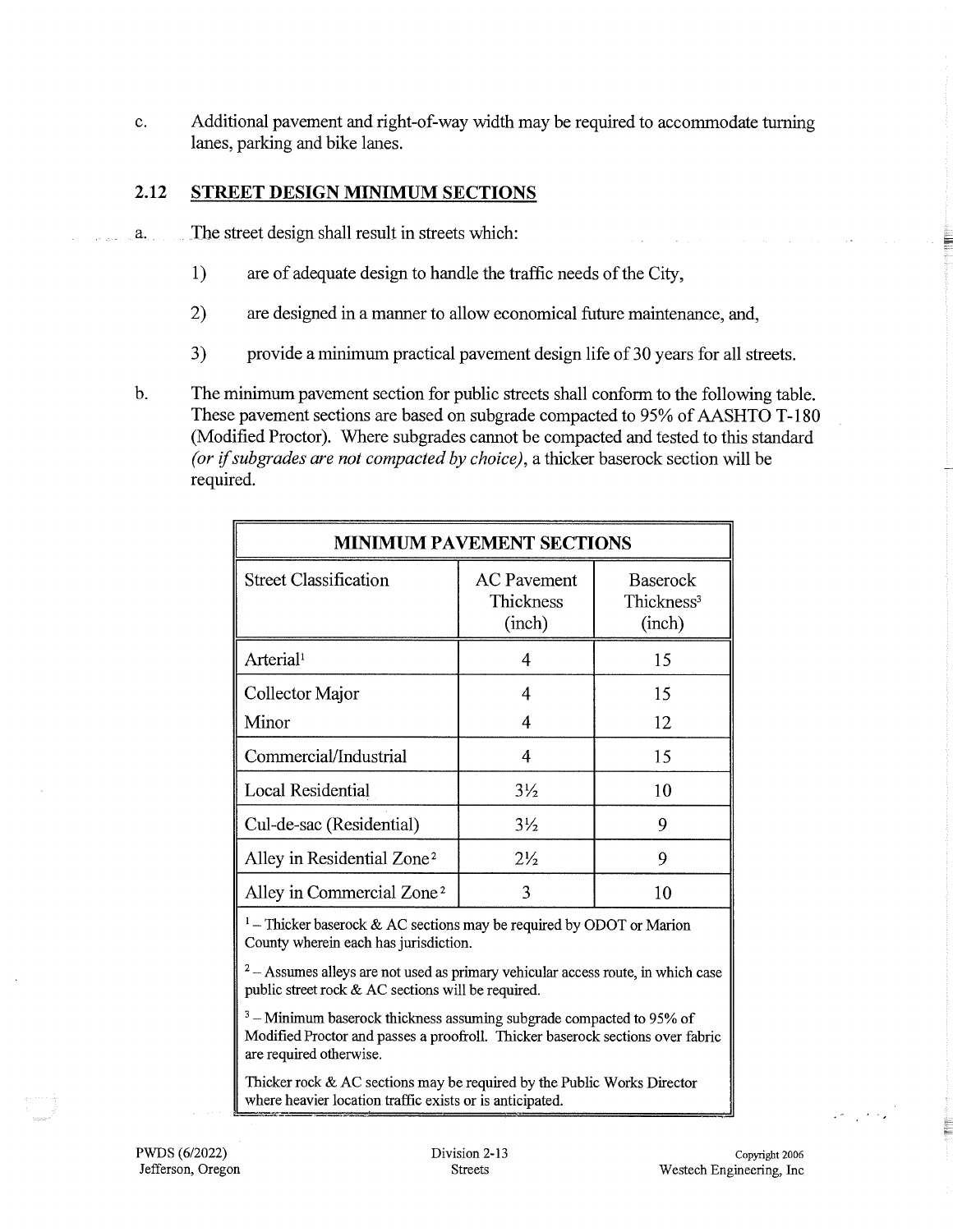- c. The City reserves the right to require an engineer designed pavement section in lieu of the standard section. This will typically be required for streets for which the City Engineer has reason to suspect unsuitable soil conditions, high percentage of trucks, where overlays are proposed, or any other conditions that may significantly affect the pavement structure design.
- d. Where required by the City, the design of overlays shall include non-destructive falling weight deflectometer tests or other tests approved by the City Engineer and the preparation of an engineering analysis of street improvements required for the design life required with all anticipated traffic, including truck traffic.
- e. Unless otherwise approved by the City Engineer, pavement designs shall be based on AC pavement conforming to OSSC (ODOT/APWA) 00744, hot mixed Asphalt Concrete Pavements (ACP), for standard duty mix and compacted to a minimum of 91 % of maximum density *(at all locations)* as determined by the Rice Standard Method.

## 2.13 **OVERLAYS**

- a. All AC pavement overlays shall include non-woven fabric specifically designed for use with AC pavement.
- b. The standard minimum overlay thickness shall be 2-inches. In no case shall the overlay thickness be less than  $1\frac{1}{2}$ -inches. This minimum thickness shall be increased as necessary to provide the required cross slopes, with smooth transitions between all variations in cross slope.
- c. Design of overlays shall be based on an analysis of the existing pavement condition by a registered professional engineer experienced in the design of pavements, and shall result in the minimum practical design life as specified. Unless otherwise approved by the City Engineer, testing of the existing pavement shall include the following as a mimmum.
	- 1) Coring of the street at maximum 50 foot intervals to establish the thickness and condition of existing pavement and aggregate base.
	- 2) Non-destructive falling weight deflectometer tests on the existing pavement proposed for overlay.
	- 3) Preparation of an engineering analysis of overlay thickness required to provide the specified design life with all anticipated truck traffic.
- d. Areas of existing pavement and baserock which exhibit deflection or alligator cracking or have otherwise failed shall be excavated and replaced with new compacted baserock and AC pavement prior to the overlay. Baserock and AC pavement repair thicknesses shall match standard section thicknesses. All cracks greater than 1/8-inch in width shall be cleaned out and filled with an asphalt emulsion slurry and sand, or other method

Ξ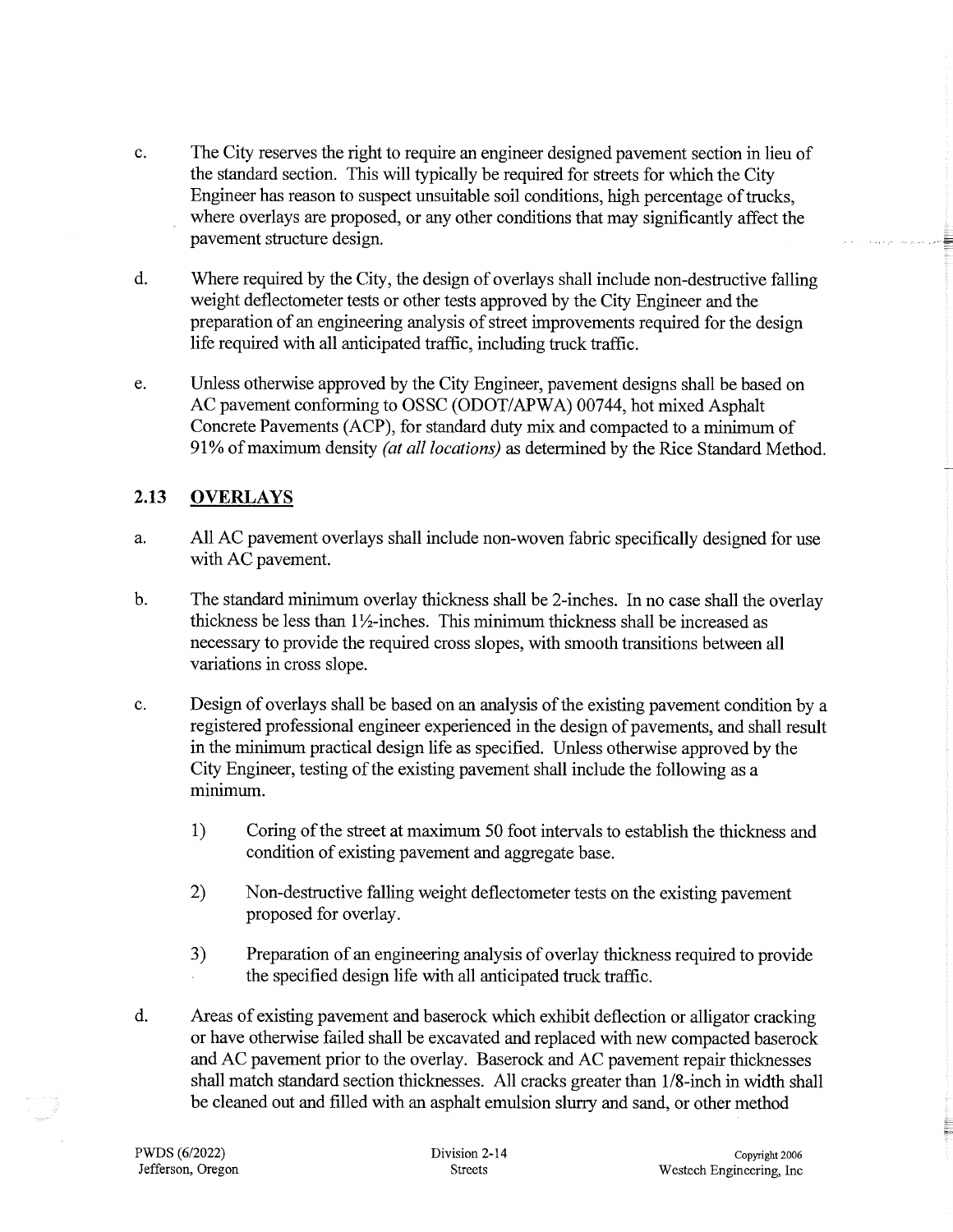approved by the City Engineer. All crack sealing, skin patching and plugging of digout areas must be approved by the City Engineer prior to the placement of the final fabric and overlay.

- e. Overlay fabric shall be Petromat as manufactured by Amoco Fabrics & Fiber Company, or approved equivalent. Hot oil tack coat *(P BA-5 or approved equivalent)* shall be used prior to placement of the overlay fabric. Use of emulsion tack coats shall be prohibited.
- f. Asphalt overlays shall include grinding as required to allow the minimum overlay thickness at existing paving, catch basins, gutter pans and other structures which cannot be raised to grade. Unless otherwise approved by the City Engineer, all existing manholes, valve boxes and other structures shall be raised to grade before the overlay. Structures raised to grade following placement of the overlay shall have the pavement sawcut around the structure as required by the City Engineer and a reinforced PCC concrete patch placed around the structure.
- g. Any existing survey monuments within AC pavement overlay areas shall be provided with a monument box to City and County Surveyor standards, installed prior to overlay paving, unless the Public Works Director allows the survey monuments to be reset by a licensed surveyor to finish pavement grade with aluminum caps *(case-by-case basis).*

## **2.14 HORIZONTAL ALIGNMENT**

- a. Horizontal centerline alignments of improvements shall be parallel with the centerline of the right-of-way. Centerline of the proposed street extensions shall be aligned with the centerline of corresponding existing streets.
- b. Unless required to match curvature of existing right-of-ways, horizontal curves shall be to an even 5 feet, and shall meet the minimum requirements listed below:

| MINIMUM HORIZONTAL CURVE RADIUS                         |                                               |  |
|---------------------------------------------------------|-----------------------------------------------|--|
| <b>Street Classification</b>                            | Minimum Horizontal Curve<br>Centerline Radius |  |
| Arterials                                               | 300 feet                                      |  |
| Collectors and Continuing Residential<br><b>Streets</b> | 200 feet                                      |  |
| Commercial/Industrial                                   | 250 feet                                      |  |
| Cul-de-sac                                              | 160 feet                                      |  |
| Alleys and Private Streets                              | $100$ feet                                    |  |

PWDS (6/2022) Jefferson, Oregon  $\sim$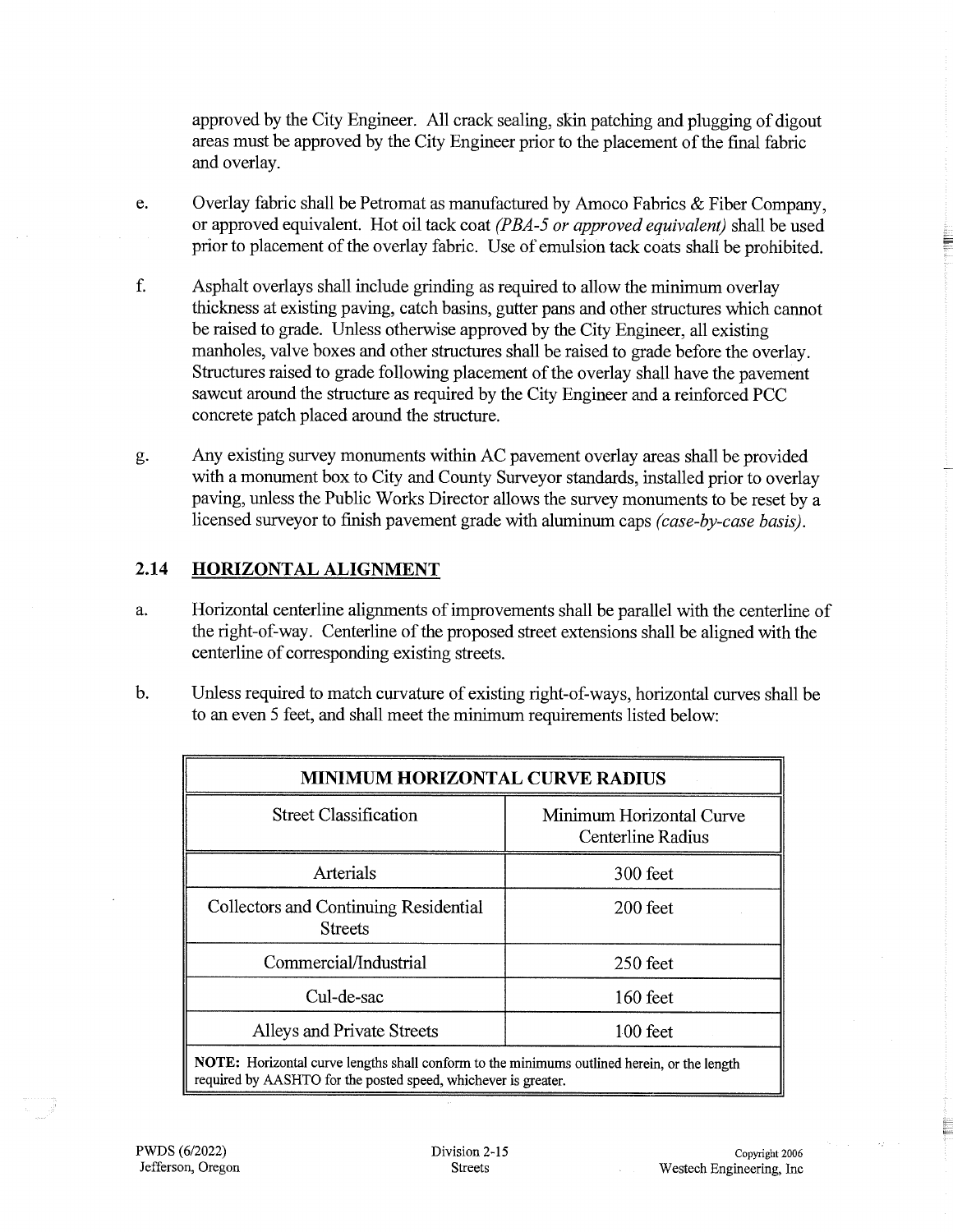- c. Staggering or T intersections at collectors and arterials shall be avoided within 300 feet of an opposing intersection. Intersections of local streets shall not be offset staggered less than 200 feet from an opposing intersection.
- d. Streets intersecting an arterial or collector street but not continuing through the arterial or collector street along the same horizontal alignment *(ie. a staggered or tee intersection)* shall not be located within 300 feet of another street intersecting the opposite side of the arterial or collector street. Similarly, opposing-intersections of local streets shall be separated by not less than 200 feet.

### **2.15 MONUMENTATION**

- a. In accordance with ORS 92.060 Subsection (2) and/or 209 .15 Section 2, the centerline of all street right-of-way shall be monumented before the City shall accept a street improvement. Monuments shall be set under the direction of a registered Professional Land Surveyor. A record of survey must then be filed in compliance with ORS 209.250 and any additional requirements set forth by the City.
- b. Any existing or new street or property survey monuments within the paved street improvement areas, driveways, sidewalks or other hard surface areas or areas subject to vehicular traffic shall be set flush with the finish pavement surface with 2-inch aluminum caps. The City reserves the right to require monument boxes per standard details where directed by the Public Works Director.
- c. The following centerline monuments shall be set as a minimum:
	- 1) All centerline centerline intersections.
	- 2) The centers of all cul-de-sacs.
	- 3) Curve points in accordance with ORS 92.06 and 209.15.
- d. All public utilities within the right-of-way shall be placed in positions that do not interfere with centerline monumentation.

### **2.16 INTERSECTIONS & PEDESTRIAN CROSSINGS**

- a. Intersection Angle. The interior angle at intersecting streets shall be kept as near to ninety degrees (90°) as possible and in no case shall it be less than seventy-five degrees (75°).
- b. Centerline Horizontal Tangents.
	- 1) There shall be a straight horizontal tangent section on each leg of an intersection having a length not less than shown in the table below.
	- 2) The length of the horizontal tangent on each leg shall be measured from the

PWDS (6/2022) Jefferson, Oregon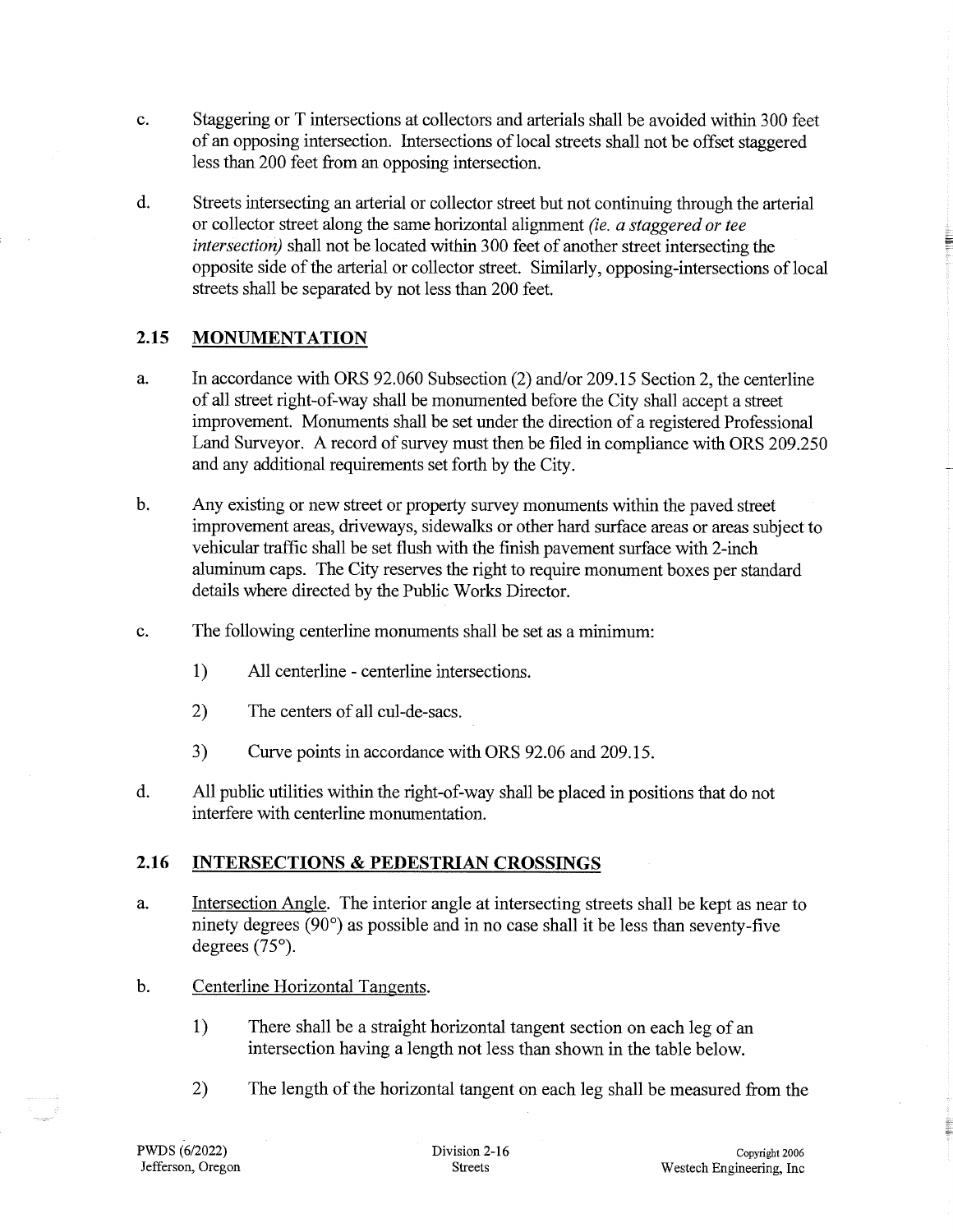extension of the curbline of the intersected street.

3) Where streets are not fully improved, horizontal tangent length shall be measured from the future curb location.

| <b>Street Classification</b> | Minimum Horizontal<br>Tangent Length (ft) |
|------------------------------|-------------------------------------------|
| Arterial                     | 100                                       |
| Collector                    | 75                                        |
| Commercial/Industrial        | 75                                        |
| Residential                  | 50                                        |
|                              |                                           |

#### c. Primary & Secondary Street Designation.

- 1) The designation of primary streets versus secondary streets for intersection design shall be made by the City Engineer.
- d. Intersection Street Grades.
	- 1) The maximum street grade through intersections and within the landing area *(vertical intersection approach as defined below)* shall be 5% for the primary street and 2% for the secondary street, or as required to meet ADA and PROWAG standards where applicable.

### e. Vertical Intersection Approach.

- 1) The beginning of secondary street vertical curve at intersections *(from the cross-slope of the primary street to the centerline/curb street grade of the secondary street)* shall not begin prior to the end of curb radius unless otherwise approved or required by the City Engineer based on detailed drawings showing compliance with all ADA and PROWAG standards.
- 2) Vertical intersection approaches shall have straight street grades within the limits specified, with no more than a 1% grade break from the adjacent intersection cross slope *(street grade break at the curbline extension).*
- f. Intersection Pedestrian Street Crossing.
	- 1) A pedestrian street crossing *(marked or unmarked as approved by the City)*  shall be provided for all legal crossing location as required by state law, unless the City Engineer determines that a crossing should not be provided based on consideration of safety and traffic issues. Pedestrian street crossings shall comply with requirements for pedestrian access routes herein and PROW AG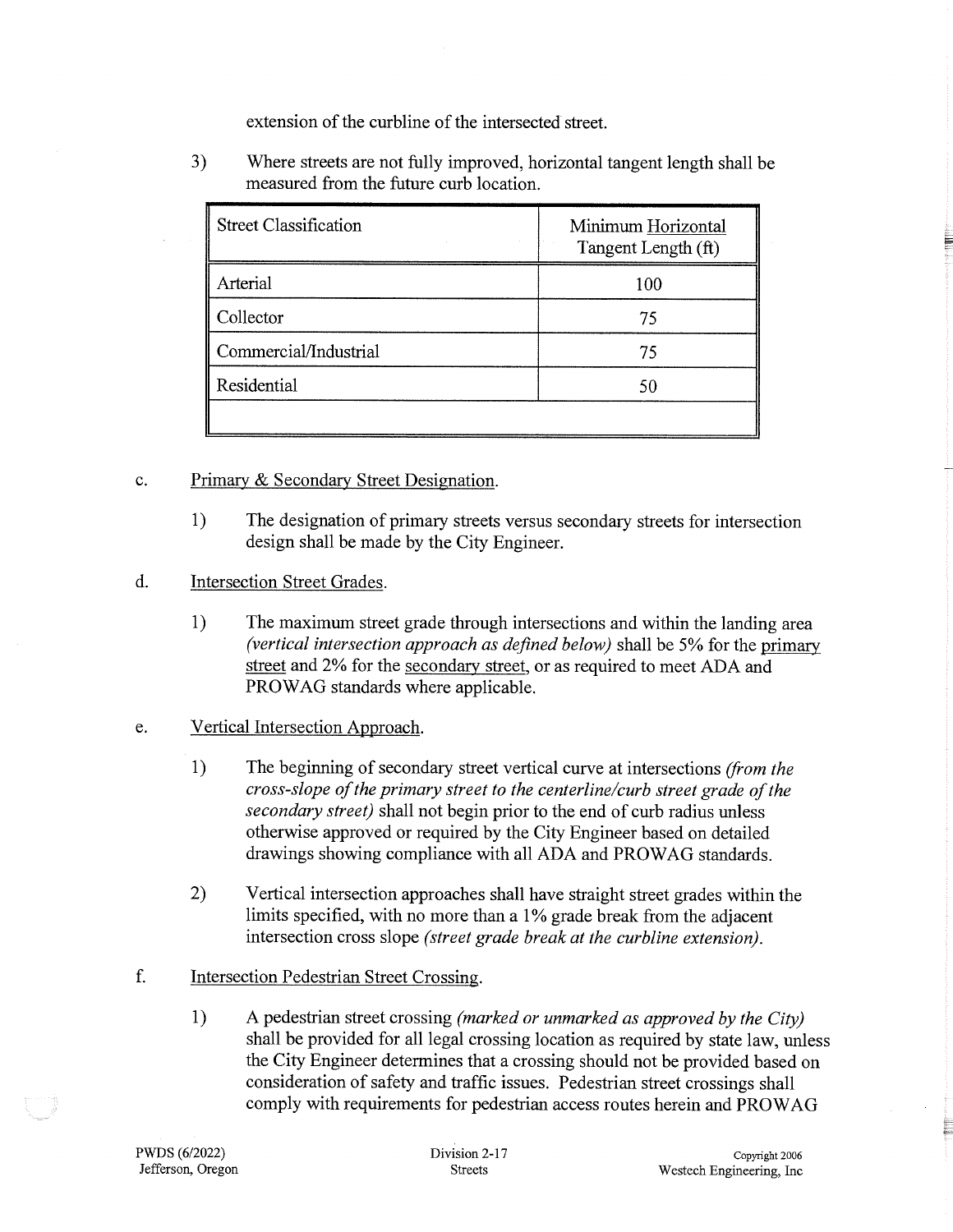standards.

- 2) Sidewalk access ramps meeting current ADA and PROWAG standards shall be provided at all comers of intersections where crossing is permitted, regardless of curb type *(or absence of curb).*
- 3) Street Grades at Pedestrian Crossings. The street cross slope for pedestrian street crossings at intersections shall not exceed 2% maximum at crossings of secondary streets, nor 5% maximum at crossings of primary streets.
- 4) The pedestrian grade of the pedestrian street crossing *(along the pedestrian access route)* shall not exceed 5% maximum at any point in the crossing, including at gutter pans.
- g. Midblock Pedestrian Street Crossing.
	- 1) Unless specifically approved in writing by the City Engineer, mid-block pedestrian street crossings are not permitted.
	- 2) Street Grades at Pedestrian Crossings. Where pedestrian access routes are contained within midblock street crossings, the pedestrian cross slope *(cross slope of the pedestrian street crossing)* shall be permitted to equal the street grade, unless otherwise required by PROWAG.
	- 3) The pedestrian grade of the midblock pedestrian street crossing *(along the pedestrian access route)* shall not exceed 5% maximum at any point in the crossing, including at \_gutter pans.
- h. Curb Radius. Curb radii at intersections shall be as shown below for the various functional classifications. The right-of-way radius at intersections shall be sufficient to maintain the same right-of-way to curb spacing as the lower classified street.

| MINIMUM INTERSECTION CURB RADIUS <sup>1</sup> |                           |                            |                                         |                        |
|-----------------------------------------------|---------------------------|----------------------------|-----------------------------------------|------------------------|
| <b>Street</b><br>Classification               | Arterial<br><b>Street</b> | Collector<br><b>Street</b> | Commercial/<br><b>Industrial Street</b> | Local<br><b>Street</b> |
| <b>Arterial Street</b>                        | 35 feet                   |                            |                                         |                        |
| <b>Collector Street</b>                       | 30 feet                   | 30 feet                    |                                         |                        |
| Commercial or<br>Industrial Str.              | 35 feet                   | 35 feet                    | 35 feet                                 |                        |
| <b>Local Street</b>                           | 25 feet                   | 25 feet                    | 30 feet                                 | 20 feet                |

<sup>1</sup> Smaller or alternate curb radius may be required or approved by Public Works on a case-by-case basis, including the use of pedestrian bulbouts on wider streets where deemed applicable by Public Works or the City Engineer. Larger radius may be required by Public Works to accommodate truck turning movements.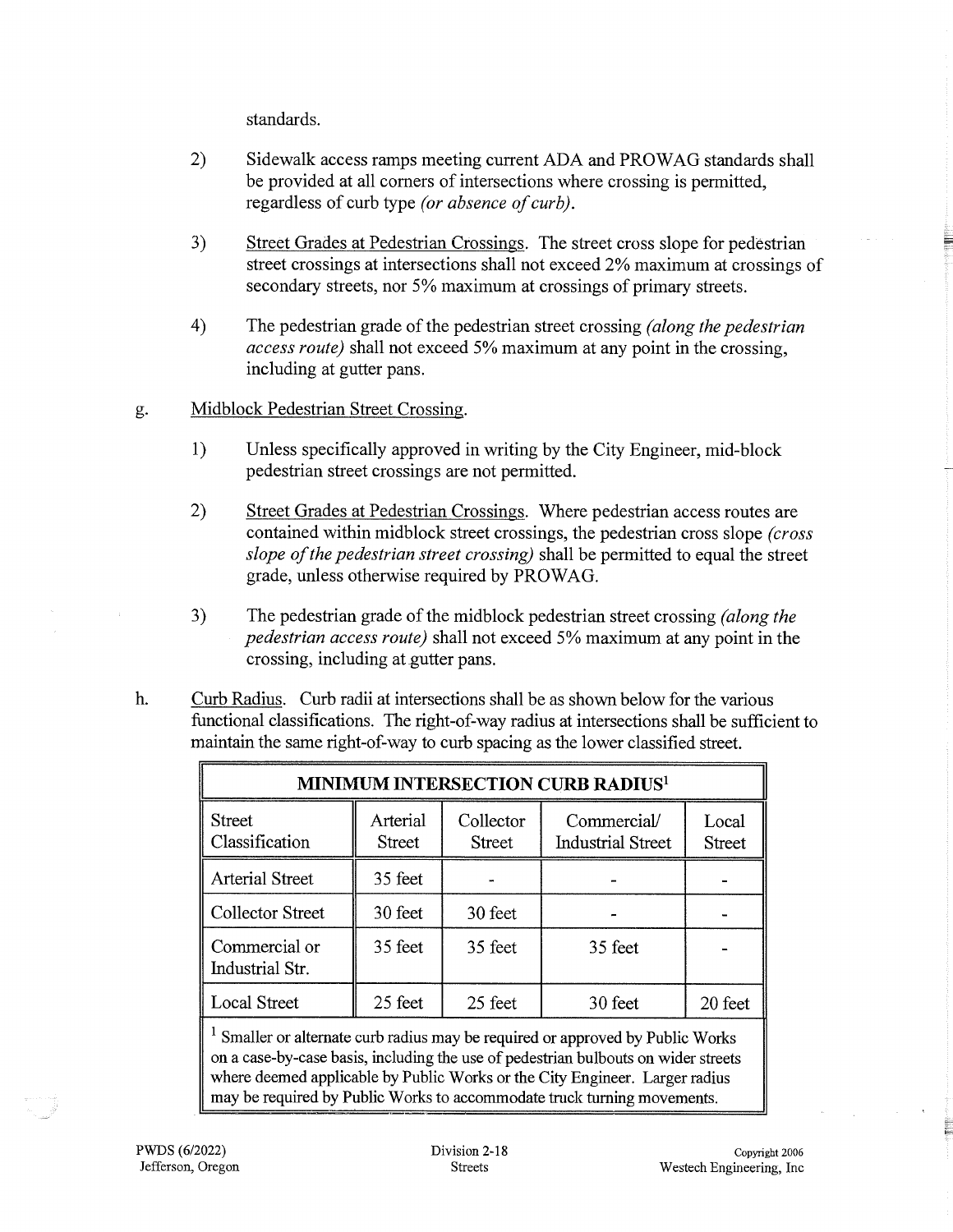i. Street Signs. All newly platted or newly improved streets shall be posted with a name sign approved by the City. In the case of development, installation of any required street signs or traffic control signs shall be the responsibility of the developer.

#### 2.17 VERTICAL ALIGNMENT AND STREET GRADES

- a. Street grades shall be designed to allow drainage to the curb of areas within the public right-of-way, as well as lot drainage. In general, this requires the curbs of new streets be set a minimum of 6-inches below existing grade.
- b. Unless otherwise approved in writing by the Public Works Director and applicable City planning authorities, street grades shall not exceed the following:
	- 1) Arterials -6%
	- 2) Collectors 10%
	- 3) All others -12%
	- 4) Notwithstanding these maximum street grades, street grades through intersections and intersection approaches must allow for the installation of pedestrian ramps & pedestrian crossings conforming to PROW AG standards.
- c. Minimum tangent street gradients shall be 0.5% along the crown and curb for all streets *(Type A curb* & *gutter required).*
- d. Streets intersecting with streets not constructed to full City standards shall be designed to match both present and future vertical alignments of the intersected street. The requirements of these standards shall be met for both present and future conditions.

Ξ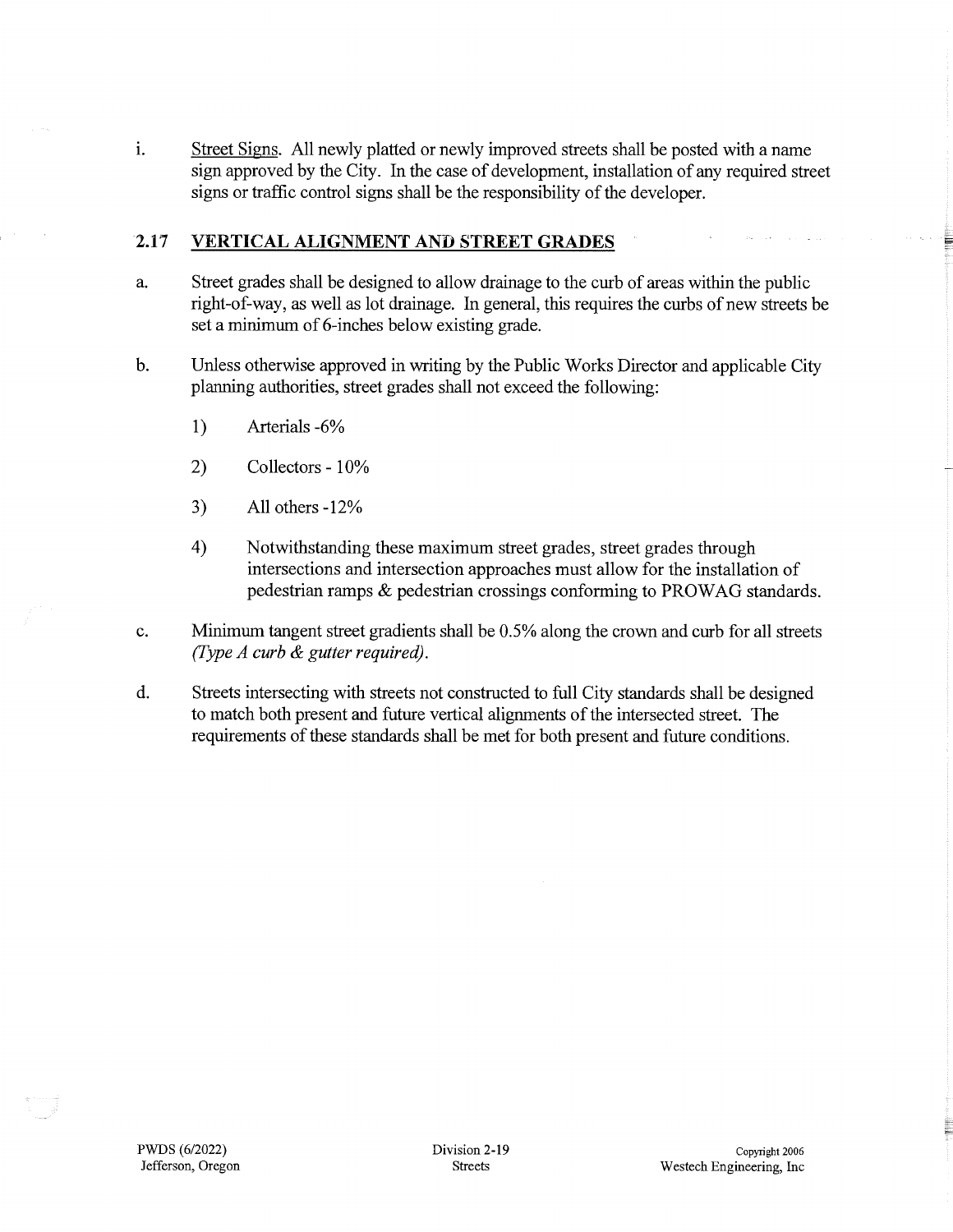e. Street grade changes of more than one percent (1%) shall be accomplished with vertical curves. Vertical curve K-values shall conform to the values listed below. The vertical curve K-value shall be defined as the length of the vertical curve divided by the algebraic difference between the tangent street grades  $(K = L/A)$ .

Vertical curve length shall not be less than the length computed from the formula  $L =$ K\* A *(ie. K value shall not be less than the values listed below),* where:

- $L =$  length of vertical curve in feet
- $K =$  vertical curve design constant (K-value)
- $A =$  algebraic difference between the tangent street grades each way.

| DESIGN CONTROL FOR VERTICAL CURVES BASED ON<br><b>STOPPING SIGHT DISTANCE</b> |                                          |                                        |  |
|-------------------------------------------------------------------------------|------------------------------------------|----------------------------------------|--|
| Design Speed<br><b>MPH</b>                                                    | Crest Vertical Curve,<br>Minimum K-value | Sag Vertical Curve,<br>Minimum K-value |  |
| $15^{1}$                                                                      | 3                                        | $10(8^2)$                              |  |
| 20                                                                            | 7                                        | 17                                     |  |
| 25                                                                            | 12                                       | 26                                     |  |
| 30                                                                            | 19                                       | 37                                     |  |
| 35                                                                            | 29                                       | 49                                     |  |
| 40                                                                            | 44                                       | 64                                     |  |
| 45                                                                            | 61                                       | 79                                     |  |
| 50                                                                            | 84                                       | 96                                     |  |
| 55                                                                            | 114                                      | 115                                    |  |

<sup>1</sup> Applies only to vertical curves in alleys or at the intersection of a secondary street (side street) to a primary (thru) street *(ie. transition.from primary street cross slope to grade of secondary street).* 

<sup>2</sup>Reduction in K-Value *(for sag curves on secondary street intersections)*  which is allowed provided the intersection is fully illuminated with a street light *(per these standards)* adjacent to the sag vertical curve.

- f. Street grades, intersections and super-elevation transitions shall be designed to not allow concentrations of stormwater to flow across travel lanes.
- g. Slope easements shall be dedicated or obtained for the purposes of grading outside of the right-of-way or to ensure that roadway fill slopes are not disturbed.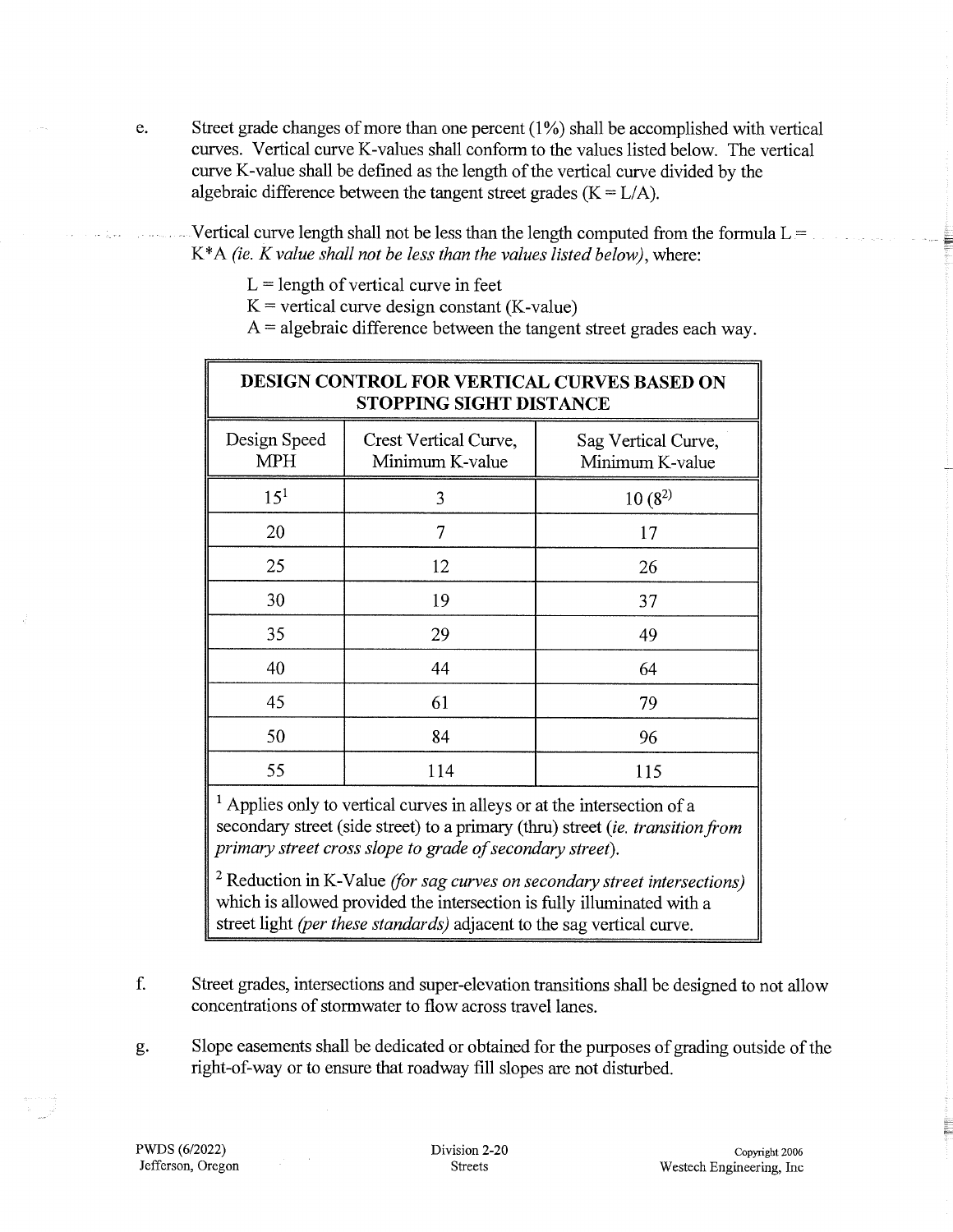#### **2.18 STREET CROSS SECTIONS AND STREET CROSS SLOPES**

#### a. General

- 1) Cross-slope of the street section shall be two percent (2%) unless otherwise approved by the City Engineer, based 011 a demonstration by the design engineer that PROWAG standards are met.
- 2) Symmetrical street cross sections with opposite curbs at the same level are preferred.
- 3) Off-set crown cross-sections are acceptable only where required due to sidehill lies and to match existing facilities. Off-set crowns shall not exceed 12 inches between the high curb and the low curb, and the crown location shall not be less than 12 feet from the face of curb.
- 4) Inverted crown sections are not acceptable for public streets.
- 5) Shed roof cross sections are not acceptable for public streets, except within and immediately adjacent to street intersections. The design of shed cross sections shall include provisions to avoid concentrated drainage sources from flowing across the pavement surface.
- b. Superelevation
	- 1) Use of superelevations shall be prohibited unless specifically authorized by the City Engineer. Criteria for approval of the use of superelevations shall generally conform to the requirements for variances as outlined under Division 1.
	- 2) Off-set crown sections are not acceptable as super elevation sections.
	- 3) Maximum superelevation allowed for City streets shall be five percent (5%) *(except at intersections or pedestrian crossings where lesser slopes are required byPROWAG).*
	- 4) Super elevation transitions shall be designed to not allow concentrations of storm water to flow over the travel lanes.

### **2.19 GRADING WITHIN PUBLIC RIGHT-OF-WAY**

- a. Grading for local street and commercial/industrial classifications shall not exceed the following cross slopes:
	- 1) From curb to 1 foot behind the sidewalk: One & half (1.5%)upward.
	- 2) From 1 foot behind sidewalk to property line: 5H:1V upward or downward.

···~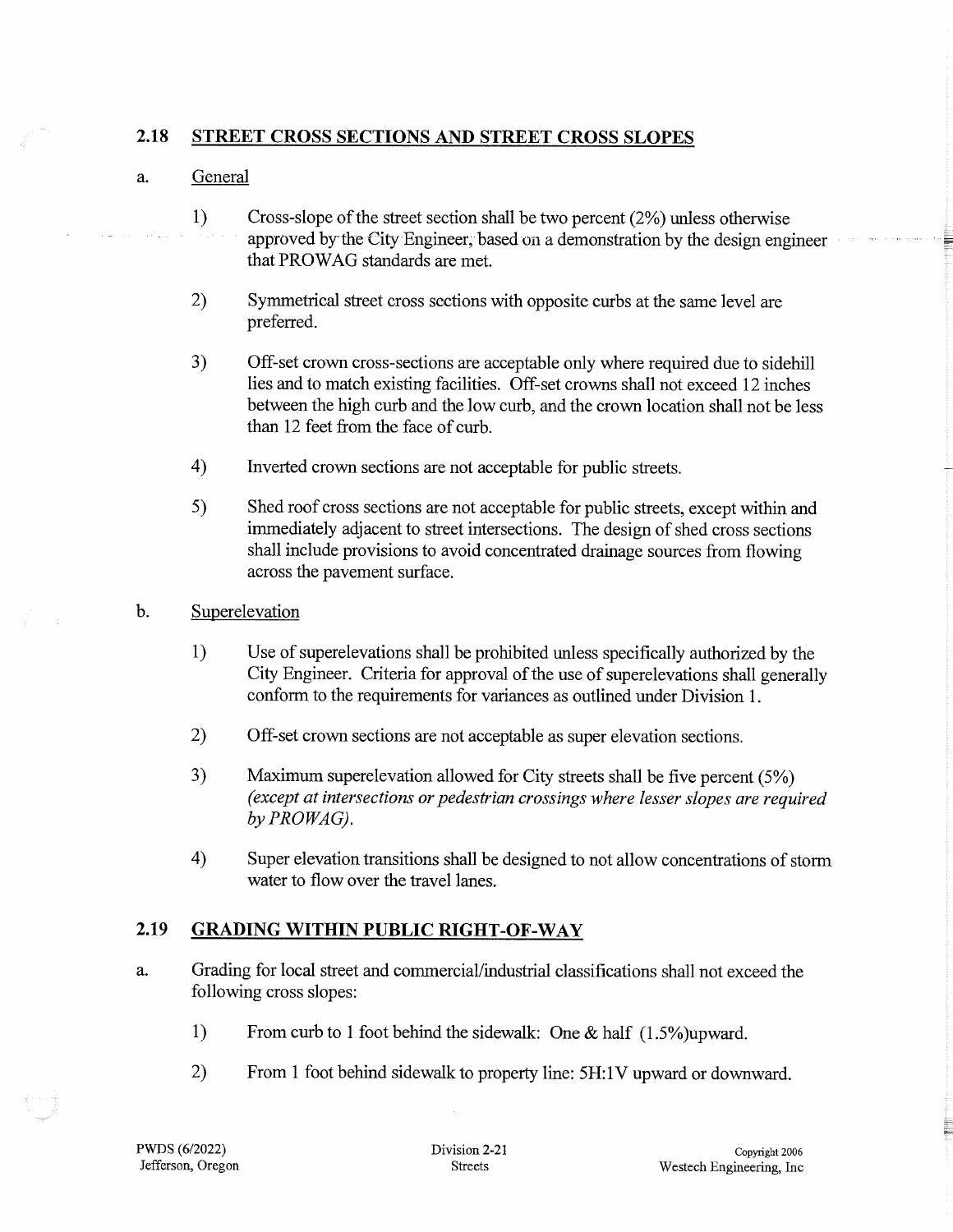- 3) Within the street frontage public utility easement (PUE): SH: 1 V upward or downward.
- 4) Outside of right-of-way and public utility easement (PUE): 2H:l V up or down outside the public utility easement.
- 5) Along the edge of turnpike streets *(from the back of the gravel shoulder):*  3H: 1 V downward, unless otherwise approved on a case-by-case basis by the Public Works Director and City Engineer.
- b. Side slopes may be increased to 2H:1V up or down within 2 feet from the back of the sidewalk with approval from the City Engineer and affected utilities.
- c. Where street improvements do not include curbs along both sides of a street, the design shall include a full depth gravel shoulder on the non-curbed side *(1* ' *minimum width, wider shoulder may be required by Public Works to address site specific circumstances),* and shall address collection of storm water drainage on the noncurbed side of street improvements. Where ditches are necessary along the noncurbed side *(ie. where ground does not slope away from the street),* ditches shall conform with PWDS requirements and standard details *(including driveway culverts which meet City standards),* and shall drain to an approved point of disposal.

## **2.20 CURBS AND GUTTERS**

- a. All streets shall include curbs on both sides except in the situations of interim width improvements. The minimum tangent curb gradients shall be as outlined under Section 2.16, 'Vertical Alignment'.
- b. The standard curb for City Streets shall be Type A curb and gutter for all road classifications.
	- 1) Use of Type C curbs for public streets requires written approval by the City Engineer for each location proposed, and is typically limited to replacement of short lengths of existing Type C curbs *(other than at new driveway approaches),* use at raised pedestrian crossing islands, or where required by County or ODOT standards.
	- 2) Where Type A curb and gutter is installed along the edge of existing paved streets *(where pavement widening is not required, and where changes to the vertical alignment or cross slope is not required),* the pavement shall generally be sawcut at the edge of the gutter pan and the new curb  $\&$  gutter placed against the sawcut, in order to minimize the need for street patching and repaving.
- c. The ends of all curbs shall be tapered downward to prevent damage to vehicle tires.
- d. A six (6) inch curb exposure is normally required on residential streets and streets with

E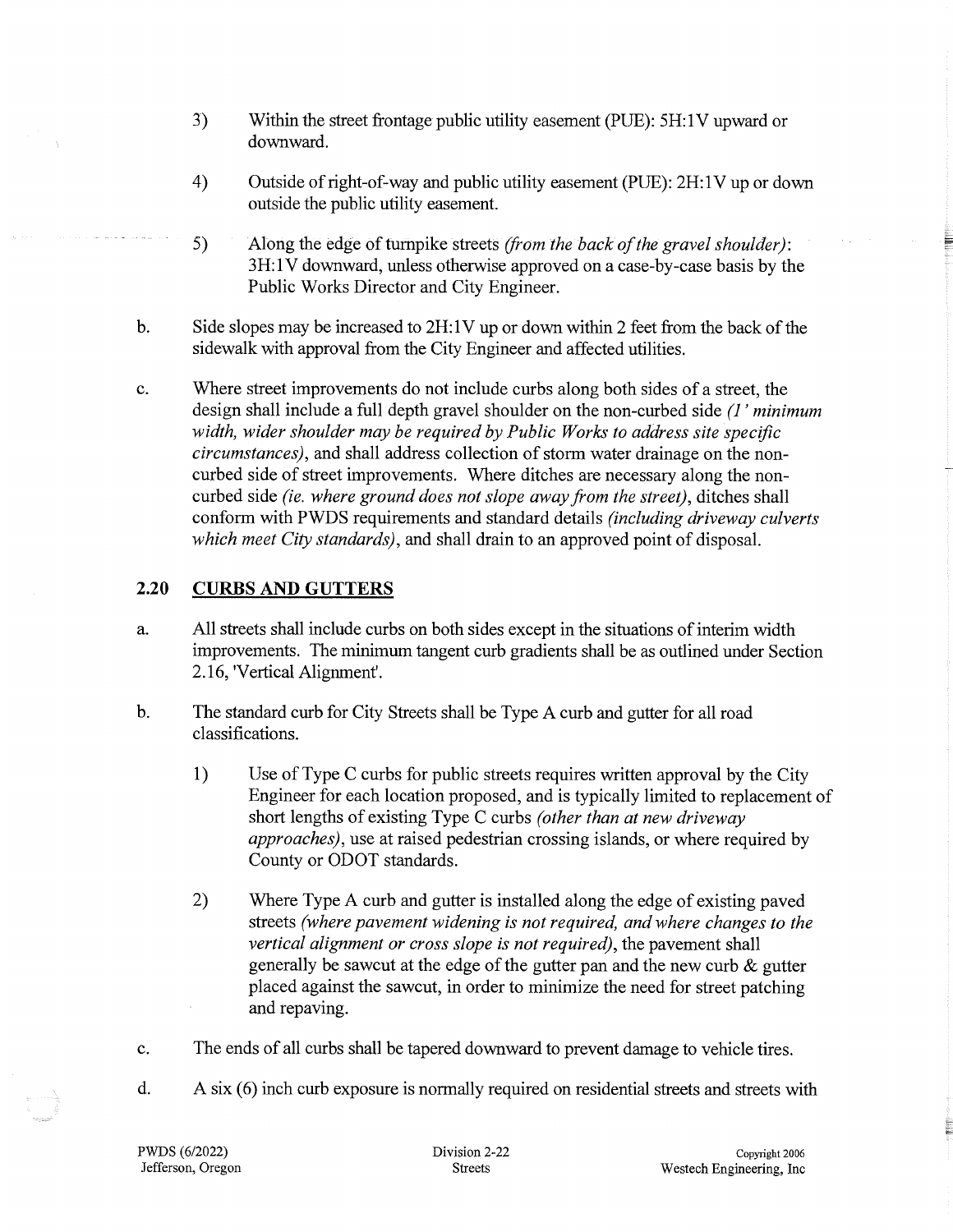curb and gutter. A seven (7) inch exposure may be required by the Public Works Director on streets where Type C curbs are allowed. Greater curb exposure shall also be provided where required by ODOT standards *(including near railroad crossing as required by ODOT rail).* 

- e. Three (3) inch diameter curb weep holes shall be provided through curbs with inverts 1 inch above the gutter line, at the locations outlined below. Drain pipe shall be provided under all sidewalks to connect to all curb weep holes *(drain pipe under sidewalks shall extend 12-inches behind back of sidewalk and be capped).* The location of all weep holes shall be shown or defined on the drawings as outlined in Division 1.
	- 1) Opposite existing or anticipated roof drain downspouts *(minimum 2 per lot).*
	- 2) At 16 foot on center along low areas where curb top is above adjacent ground.
	- 3) At 16 foot on center adjacent to bank areas to receive groundwater.
- f. When new curbing is being placed, a stamp shall be placed to mark where each water, sanitary sewer or storm drain service lateral crosses the curbline. The curbs shall be marked on the top of the curbs with an imprinting stamp a minimum of 2-inches high. The impression for a water service shall be the letter "W". The impression for a sanitary sewer service shall be the letter "S". The impression for a storm drain service shall be the letter "D".

## **2.21 SIDEWALKS & MULTI-USE ACCESS ROUTES**

- a. Unless otherwise allowed by the Development Code and/or approved through the Planning Department, sidewalks shall be provided on both sides of curbed streets for all road classifications, as well as for private streets.
- b. Monolithic curb & public sidewalk placement is not permitted *(ie. curb concrete* & *public sidewalk concrete shall be placed separately, except where approved by the City at pedestrian ramps).*
- c. Drain pipe shall be installed under sidewalks as required to connect to all curb weep holes or other storm drain facilities. Surface discharge of roof drains or other drain pipes across sidewalks is not allowed, nor is the sheet flow from parking lots, commercial/industrial driveways, common residential driveways, or concentrated flow from long flaglot driveways allowed to flow across sidewalks.
- d. All sidewalks shall fully comply with all ADA and/or PROW AG standards as applicable. Handicap access ramps meeting current ADA and PROW AG standards shall be provided at all comers of intersections where crossing is permitted, regardless of curb type *(or absence of curb),* and at the ends of all sidewalks.
- e. Handicap access ramps shall be located so as to avoid conflict with storm drain catch basins.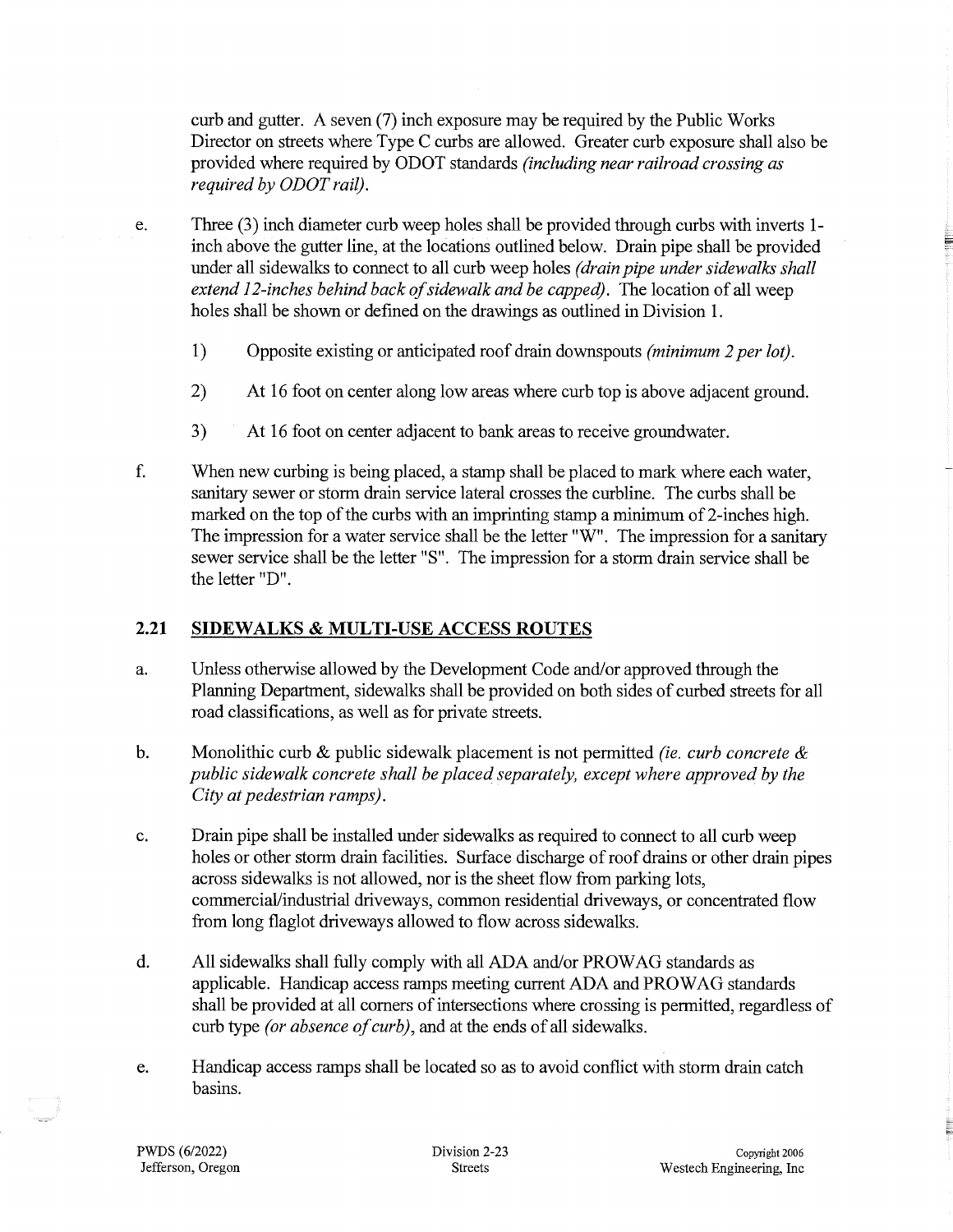- f. Sidewalks shall be constructed of concrete, and shall be a minimum of 4-inches thick except at driveway crossings and pedestrian ramps, which shall be a minimum of 6 inches thick *(8-inch thickness required for commercial type driveways).*
- g. Multi-Use paths shall be a minimum of 4-inches thick concrete *(any pathways used for maintenance vehicle access to utilities shall be 6" thick* & *reinforced with #4 bar at 12" OC EW, unless 8" concrete thickness is provided).*

Sidewalks shall meet the minimum widths outlined below. The location of sidewalks within the public right-of-way shall be as approved by the City during the design process.

| <b>MINIMUM SIDEWALK WIDTHS</b>                                                                        |                                          |                                       |  |
|-------------------------------------------------------------------------------------------------------|------------------------------------------|---------------------------------------|--|
| <b>Street</b><br>Classification                                                                       | Min. Sidewalk Width from<br>back of curb | Location unless otherwise<br>approved |  |
| Highway 99W                                                                                           | $6.0$ ft or<br>current ODOT standard     | Curbline                              |  |
| <b>Arterial Street</b>                                                                                | $5.0$ ft                                 | Curbline                              |  |
| <b>Collector Street</b>                                                                               | $5.0$ ft                                 | Curbline                              |  |
| Commercial or<br>Industrial Str.                                                                      | $5.0$ ft                                 | Curbline                              |  |
| <b>Local Street</b>                                                                                   | $5.0$ ft                                 | Curbline                              |  |
| Property line sidewalks, where approved by City, are typically offset 6" to 1' from the rights-of-way |                                          |                                       |  |

line in order to avoid conflicts with right-of-way and property monuments.

- h. Water meters, utility poles, etc. are not permitted within sidewalks unless authorized in writing by the City Department of Public Works.
- 1. Where single or clustered mailboxes or other objects are within a sidewalk, the sidewalk shall be widened to provide clearance equal to the required sidewalk width. For retrofit installations where specifically approved by Public Works, the sidewalk clear space may be reduced to 48 inches minimum, provided that all other PROW AG requirements are satisfied. All existing mailboxes shall be set on new posts at the time of sidewalk construction.
- J. Sidewalks to be constructed in conjunction with street improvements or to be provided as part of a development may be deferred at the City's option until building construction except for the following situations:
	- 1) Arterial or collector streets fronting comer lots.
	- 2) Sidewalks along streets from which vehicular access to the fronting lot is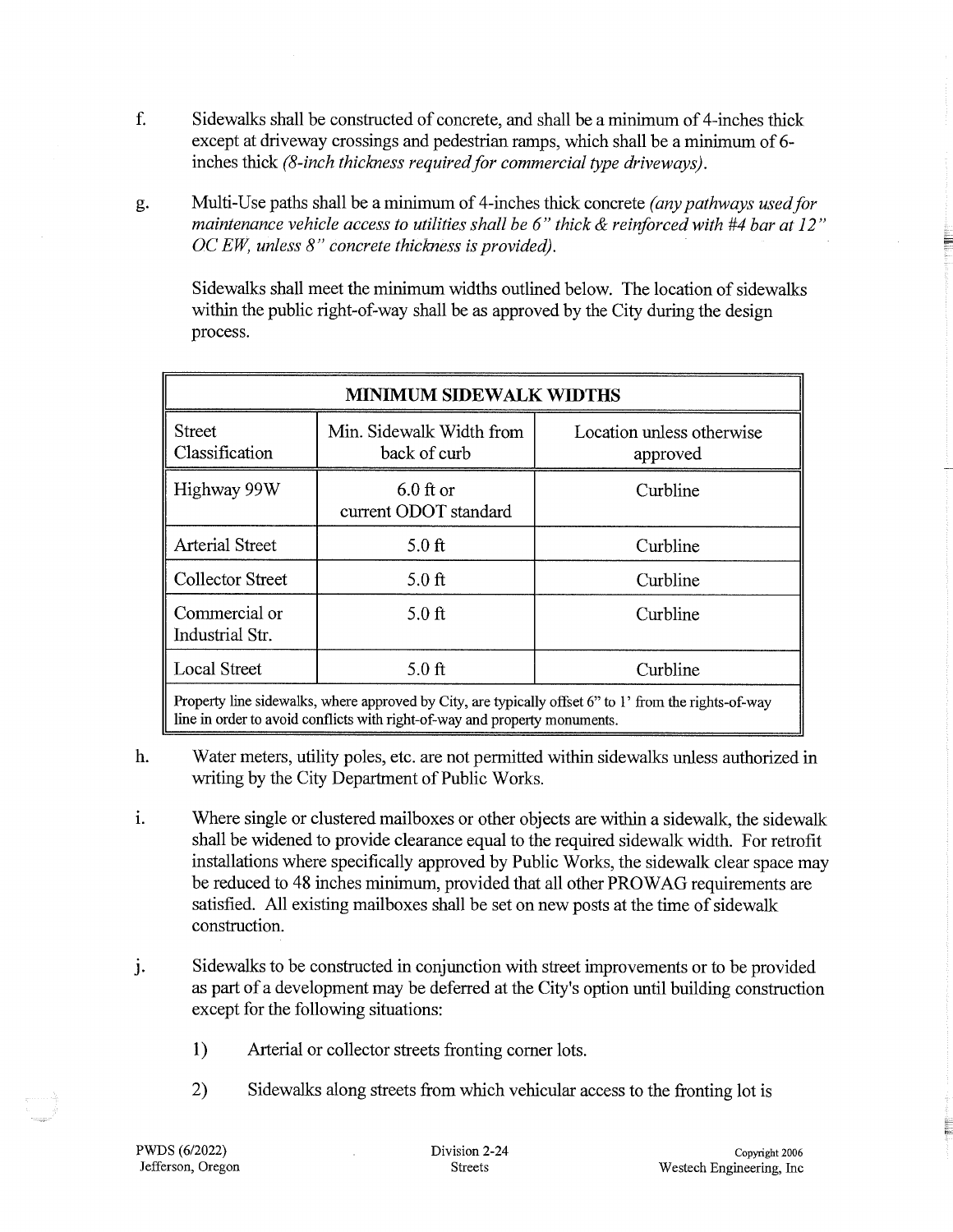restricted.

- 3) Sidewalks fronting existing structures.
- 4) Offsite sidewalks not abutting the property within the development.
- 5) Pedestrian walkways not along public streets.
- 6) Sidewalks fronting non-buildable tracts or parcels.
- 7) All required ADA pedestrian curb ramps within or adjacent to public or private streets, as well as sidewalks required for ADA compliant pedestrian access to CBU mailboxes.
	- a) CBU mailbox location must be acceptable to the local postmaster, and provide for ADA compliant access.
	- b) A pedestrian curb ramp must be located within 50 feet of the CBU (Oregon Structural Specialty Code 1111.4.1 ).
	- c) Installation of CBU mailboxes within the curb radius at street intersections is prohibited.
- 8) Existing sidewalks which do not meet City or ADA standards which must be replaced in conjunction with a development.
- k. In all cases where the construction of a sidewalk is deferred, all grading work required for future construction of the deferred sidewalks shall be completed by the developer at the time of street and utility construction, including weepholes through the curb for future rain drain pipes.
- 1. Sidewalk Grades & Vertical Alignment.
	- 1) Except for pedestrian street crossings *(see Section 2.16, Intersections* & *Pedestrian Crossings),* the sidewalk grade for pedestrian access routes contained within the public right-of-way shall not exceed the general grade of the adjacent street.
- m. Sidewalk/Pathway Separation from Vehicle Route: Where sidewalks or pathways are parallel and adjacent to a driveway or street *(public or private),* they shall be raised six inches and curbed, or separated from the driveway/street by a 3 foot minimum landscape strip, a landscape berm, bollards, or other physical barrier. If a raised path is used, the ends of the raised portions must be equipped with curb ramps.
- n. Temporary transitions acceptable to the City shall be provided at points where sidewalks terminate, except where otherwise approved by Public Works and the City Engineer *(typically limited to cases where the pedestrian access route does not continue beyond the end of the sidewalk, and subject to a "sidewalk ends" sign being*

È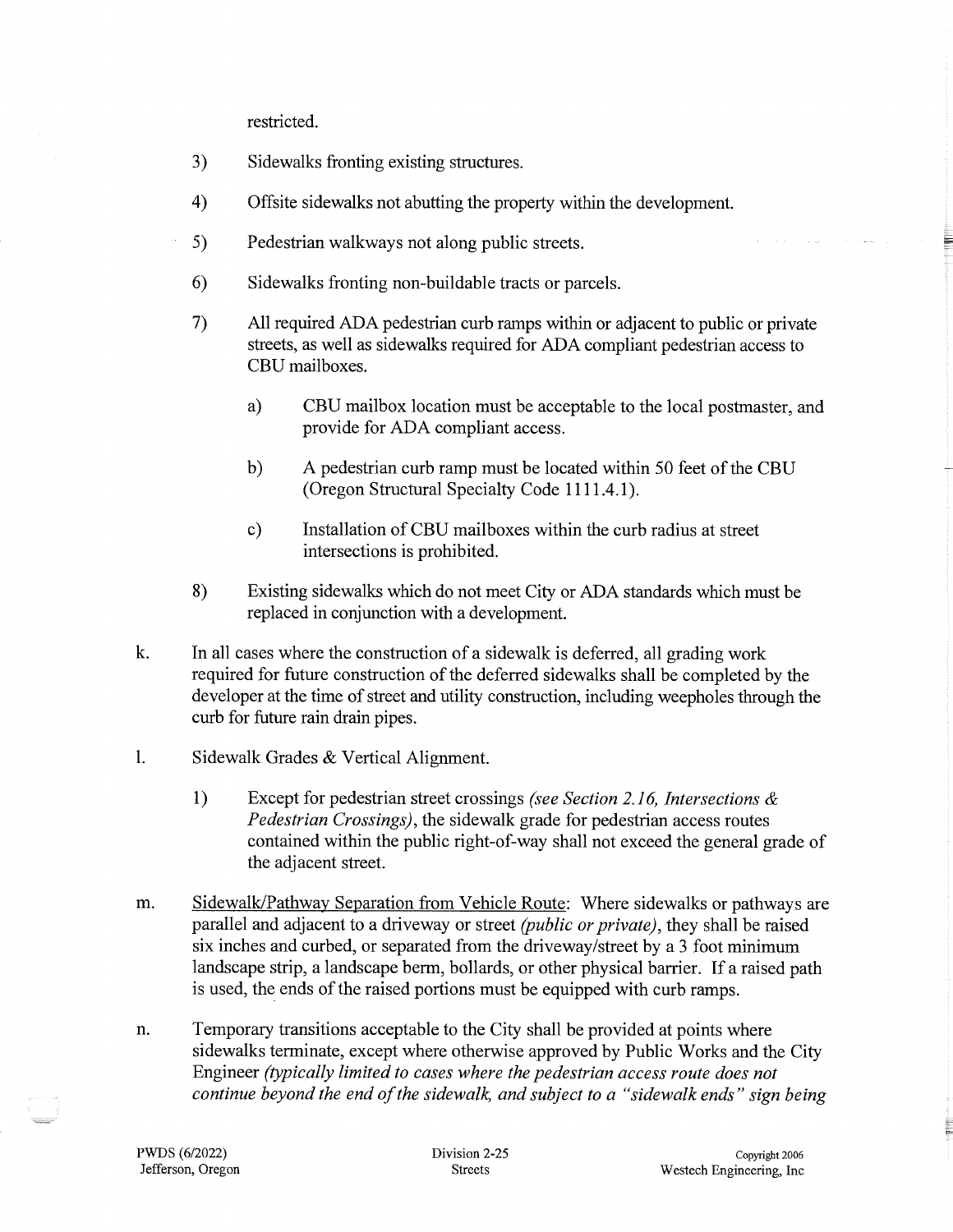*installed on a post conforming with ODOT detail TM240, which post is also shown on Detail 212).* 

o. . Sidewalk Maintenance. City standards require that *"Maintenance of sidewalks, curbs, and planter strips is the continuing obligation of the adjacent property owner."* 

## **2.22 CLEAR VISION AREA**

 $\mathcal{L}_{\mathcal{A}}^{\mathcal{A}}$ 

- a. Clear vision areas shall be maintained at each driveway access to a public street and on each comer of property at the intersection of two streets, a street and an alley, or a street and a railroad.
- b. No fence, wall, hedge, sign, or other planting or structure that would impede visibility between two (2) feet and eight (8) feet shall be established in the clear vision area. Measurement shall be made from the top of curb or, where no curb exists, from the street centerline grade.
- c. The clear vision area shall consist of a triangular area, two sides of which are right-ofway lines or a right-of-way line and access easement line. Where right-of-way lines have rounded comers, the right-of-way lines shall be extended in a straight line to the point of intersection and so measured. The third side of the triangle shall be a line connecting the non-intersecting ends of the other two lines.
- d. For single use residential driveways, the clear vision area shall consist of a triangular area, two sides of which are the curb line and the edge of the driveway. Where no curbs exist, the future location of the curb based on full street improvements shall be used.

| <b>CLEAR VISION AREA MEASUREMENTS</b>                                                                                                                                                               |                                                                  |  |
|-----------------------------------------------------------------------------------------------------------------------------------------------------------------------------------------------------|------------------------------------------------------------------|--|
| Type of Intersection                                                                                                                                                                                | Measurement Along<br>Each Lot Line or Drive<br>Edge <sup>1</sup> |  |
| Controlled Intersection (Stop sign/signal)                                                                                                                                                          | 20 feet                                                          |  |
| Uncontrolled Intersection $(\geq 60' \text{ r/w})$                                                                                                                                                  | 30 feet                                                          |  |
| Uncontrolled Intersection $(<60$ ' r/w)                                                                                                                                                             | 40 feet                                                          |  |
| 20 feet<br>Commercial/Industrial Driveways                                                                                                                                                          |                                                                  |  |
| Common Use Residential Driveways & Alleys                                                                                                                                                           | 20 feet                                                          |  |
| Single Residential Driveways                                                                                                                                                                        | 10 feet                                                          |  |
| <sup>1</sup> At the intersection of different classification streets, the measurement<br>shall apply to the measurement along the right-of-way line as<br>specified for each street classification. |                                                                  |  |

e. The following measurements shall establish the clear vision areas: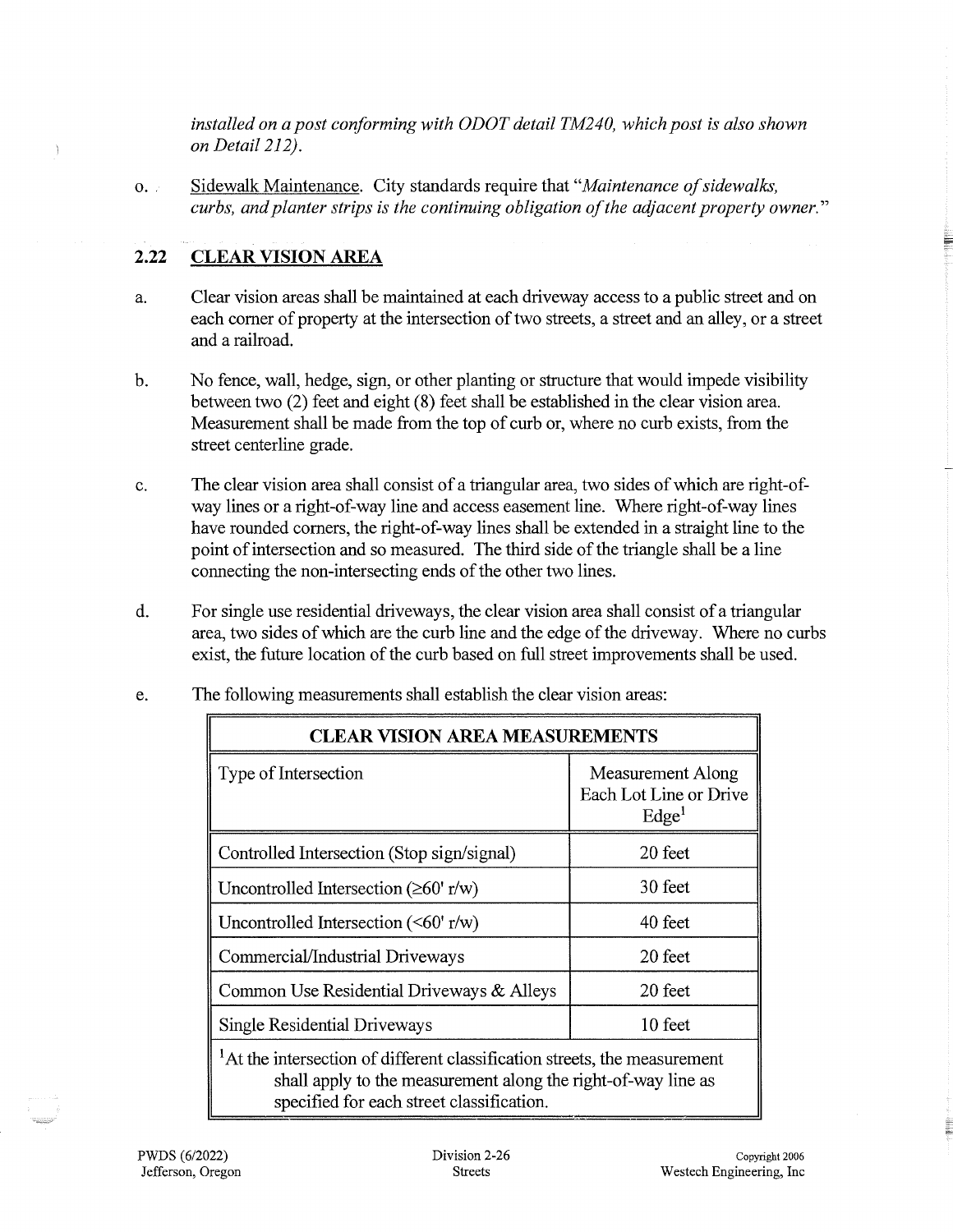- f. The preceding provisions shall not apply to the following:
	- 1) A public utility pole.
	- 2) A tree trimmed *(to the trunk)* to a line at least eight (8) feet above the level of the intersection.
	- 3) An official warning sign or signal.
	- 4) A place where the natural contour of the ground is such that there can be no cross visibility at the intersection.

### **2.23 CUL-DE-SACS, TURNAROUNDS**

- a. Cul-de-sacs shall be as short as possible and shall have a maximum length of 400 feet long and serve no more than 18 dwelling units unless otherwise approved by the Planning Commission.
- b. The standard details show the minimum requirements for cul-de-sac turnaround areas. Other turnaround geometries may be used when conditions warrant and the City Engineer approves the design and application of its use. Cul-de-sacs in commercial or industrial developments shall provide adequate turnarounds for the type of vehicle serviced by the street, as approved by the City Engineer.
- c. The minimum curb radius for transitions into cul-de-sacs bulbs shall be 25 feet and the right-of-way radius shall be sufficient to maintain the same right-of-way to curb spacing as in the adjacent portion of the street.
- d. The finished pavement grade from the center point of cul-de-sac turnarounds to the curb shall not be less than two and one-half percent negative (-2.5%).
- e. Cul-de-sac curb profiles shall be provided with a smooth vertical alignment. Curbline grade changes in excess of 1% shall use a vertical curve, with a K-value not less than 3.

### **2.24 STUB STREETS, VEHICULAR NON-ACCESS PROVISIONS**

- a. Stub streets which allow for future extensions shall include a reserve strip at the terminus of the right-of-way provided by deed or plat conveyance to the City. The reserve strip shall be at least one foot in width and extend the full width of the right-ofway.
- b. A vehicular non-access easement to the City *(or a reserve strip tract)* may also be required along new street right-of-ways which front on undeveloped property. Where a reserve strip is allowed, it may be counted as part of the required right-of-way width.
- c. A vehicular non-access easement to the City *(or a reserve strip tract)* is also required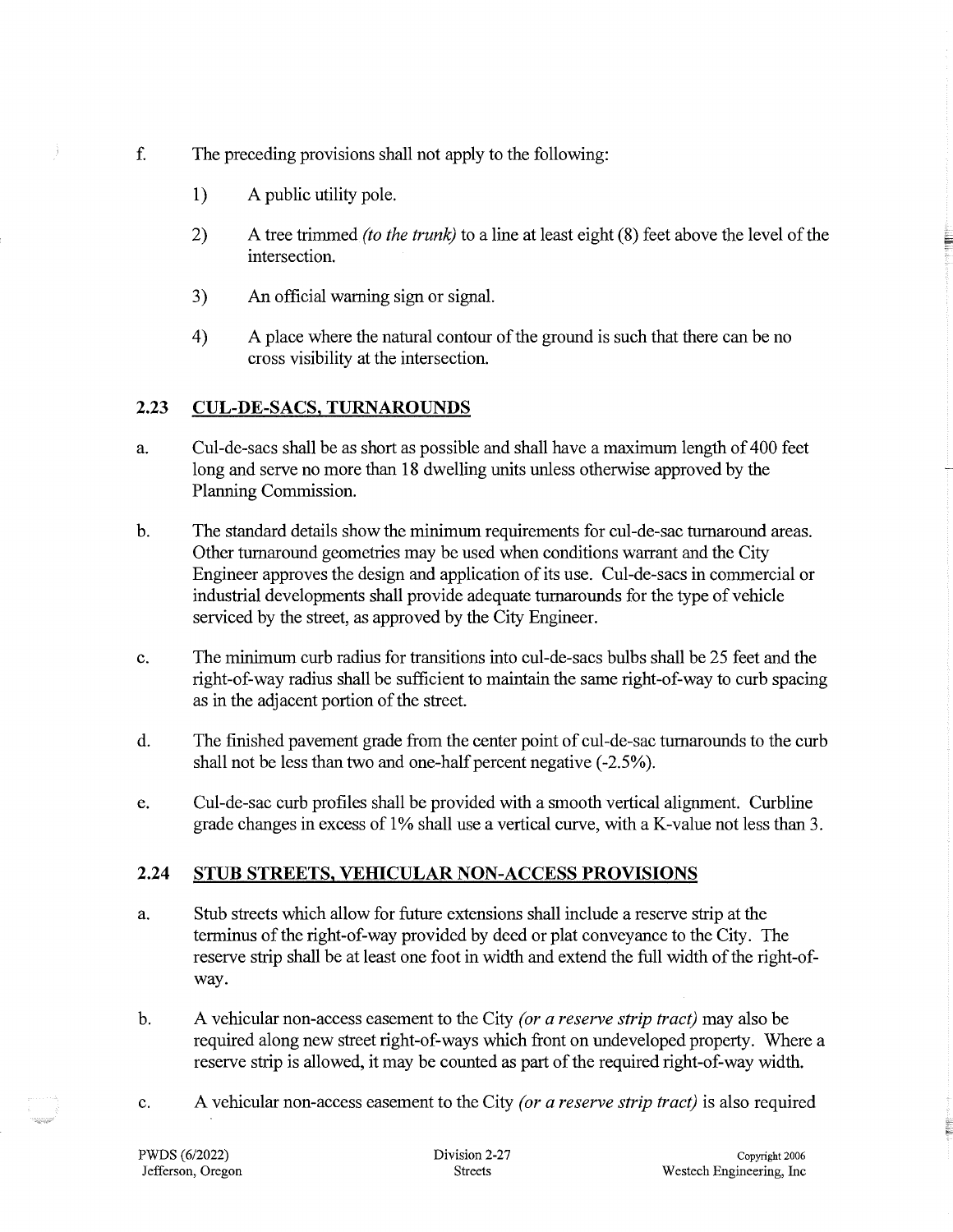along street frontages where vehicular access is not allowed *(such as the non-access frontage of corner lots, one end of double frontage lots, etc.).* Where a reserve strip is allowed, it may be counted as part of the required right-of-way width

- d. A paved tum around shall be provided for stub streets with lengths greater than 300 feet, or as required by the Oregon Fire Code *(150 foot maximum length without turnaround per OFC Dl03.4, unless otherwise approved by the Fire Code Official).*
- e. Permanent barricades shall be placed at the end of all stubbed roads without a cul-de-sac turnaround. Vehicular access from the end of stub streets is prohibited unless explicitly authorized in writing by the City *(specific City Council approval typically required for any such permanent vehicular access from the end of stub streets).*

### **2.25 TRANSITIONS**

- a. Street width transitions from a narrower width to a wider width *(based on the direction of traffic flow in the travel lane adjacent to the taper)* shall be designed with a 10: 1 taper. Delineators, as approved by the City, shall be installed to mark the edges of the transition.
- b. Street width transitions from one width to a narrower width *(based on the direction of traffic flow in the travel lane adjacent to the taper),* or lane alignment transitions shall be designed with the length of transition taper as follows:

L=SxW Where: L =minimum length of taper (feet) S = Designated Speed (MPH) W = EP to EP offset width (EP - Edge of Pavement)

- c. Delineators, as approved by the City, may be installed to define the configuration. Maximum spacing of delineators shall be the numerical value of the design speed, in feet *(ie. thirty-five (35) foot spacing for thirty five (35) MPH).*
- d. In situations where a tapered transition cannot be provided, a barricade shall be installed at the end of the wider section of the street and a taper shall be appointed and delineated as approved by the City. The barricade shall conform to MUTCD Standards.

### **2.26 SUBSURFACE DRAINAGE**

- a. Subsurface street drainage must be considered in the design of each street. Subsurface drains shall be designed and constructed per the standard drawing details or the recommendations of the soils report.
- b. Subsurface drains shall connect and drain into the storm drainage system at catch basins, curb inlets, gutter inlets, manholes or road side ditches. Surcharge from the storm drainage system shall not be allowed to back up into the subsurface drains. Alternative subsurface drainage measures may be used if approved by the City.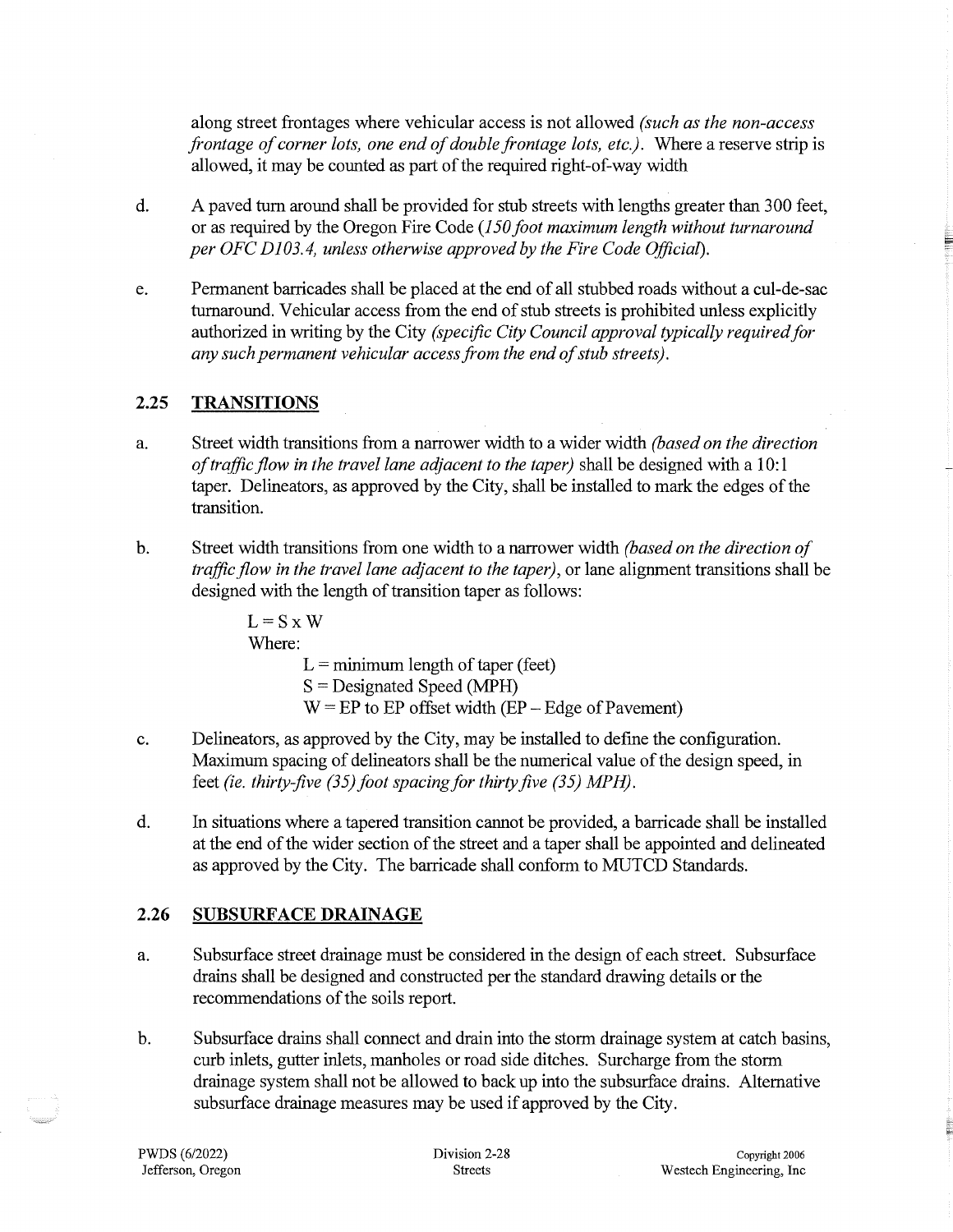#### **2.27 ACCESSIBLE ON-STREET PARKING**

- a. Accessible on-street parking shall be provided as required by PROWAG, or as required by any planning approval for development projects, whichever is more stringent.
- b. Where on-street parking is provided on the block perimeter *(block perimeter is defined as both sides of a street between two adjacent cross street intersections)* and the parking is marked or metered, ADA accessible parking spaces shall be provided in accordance with PROWAG Table R214. Where marked or metered parking on part of the block perimeter is altered, the minimum number of accessible parking spaces required is based on the total number of marked or metered parking spaces in the block perimeter.
	- 1) Accessible on-street parking spaces shall conform with the requirements of PROWAG, and shall conform with City parking space or ADA dimensions, whichever is more stringent.
	- 2) Accessible on-street parking spaces shall be located as close to an accessible curb ramp as possible. Unless the accessible on-street parking spaces are provided adjacent to the intersection *(ie. at the block end),* an accessible curb ramp shall be installed at the accessible parking location.
	- 3) Access aisles adjacent to head-in or angled on-street parking shall be a minimum of 8 feet in width. Parallel accessible on-street parking will require a 5 feet wide access aisle between the parking space and the curb.
	- 4) Access aisles shall extend the full length of the parking spaces they serve, where access aisles are required by PROWAG standards. Access aisles *(a minimum of 8 feet in width)* shall extend from the accessible on-street parking space to the accessible curb ramp.
	- 5) Slopes within the accessible on-street parking space and access aisle shall not exceed 2% in any direction.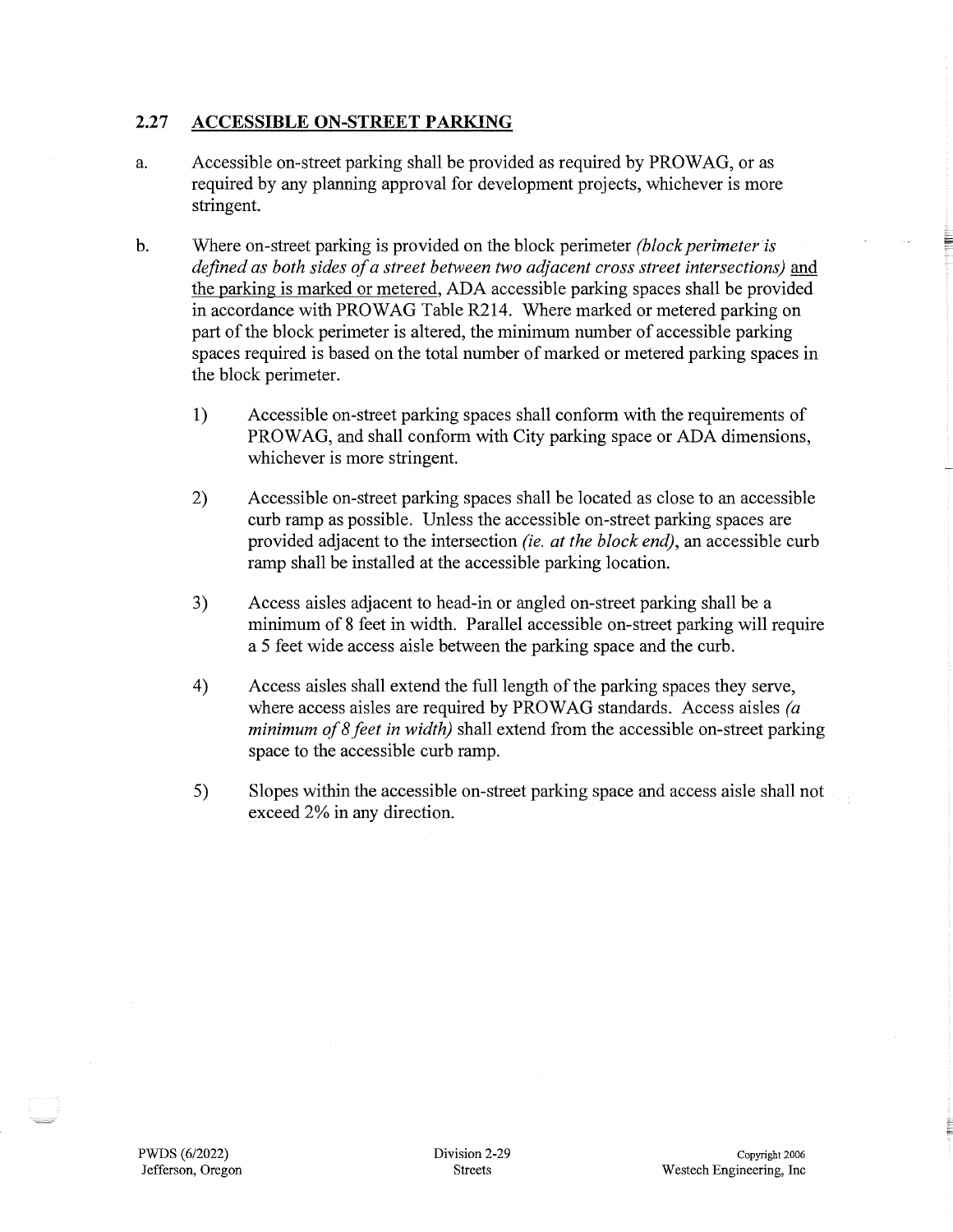#### 2.28 PARKING LOTS

a. Minimum pavement sections for parking lots over compacted subgrade shall conform to the following:

| PARKING LOT MINIMUM PAVEMENT SECTIONS                                                                                                                                                                                                                                                                                                                                                                                      |                                                                                  |   |  |  |
|----------------------------------------------------------------------------------------------------------------------------------------------------------------------------------------------------------------------------------------------------------------------------------------------------------------------------------------------------------------------------------------------------------------------------|----------------------------------------------------------------------------------|---|--|--|
| Classification                                                                                                                                                                                                                                                                                                                                                                                                             | <b>Baserock</b><br>Pavement<br><b>Thickness</b><br>Thickness<br>(inch)<br>(inch) |   |  |  |
| Parking Lot Access Route                                                                                                                                                                                                                                                                                                                                                                                                   | 3(AC)                                                                            |   |  |  |
| Parking Lot                                                                                                                                                                                                                                                                                                                                                                                                                | $2\frac{1}{2}$ (AC)                                                              | 7 |  |  |
| The minimum pavement sections shown assume competent compacted subgrade<br>and normal light traffic loading, and may not be adequate for all locations, soil<br>conditions or types of development. The developer and/or design engineer shall<br>be responsible to verify adequacy of proposed sections for the use intended. See<br>PWDS 2.30.f for requirements where use of durable non-paved surfaces is<br>proposed. |                                                                                  |   |  |  |

- b. Access routes through parking lots which are to be used (1) by delivery trucks, service vehicles or fire trucks, or (2) by automobiles in excess of 500 vehicles per day, shall conform to the minimum access route section outlined above.
- c. The dimensions for the design and layout of parking facilities shall conform to the minimum requirements shown on the Standard Details. In the event of discrepancies between the minimums in the PWDS standard details and the minimums in the development code, the larger minimums will typically apply as determined by the City *(ie. for instance,* if *minimum parking space dimensions in the PWDS are greater than minimums listed in the development code, the larger space requirements will control since the greater size will still comply with the minimum under the development code. The same applies to minimum drive aisle widths required in the development code, the PWDS or the Oregon Fire Code).*
- d. Parking lots and associated driveways shall maintain adequate drainage facilities to prevent water ponding or ice formation, and to prevent stormwater from sheet flowing across sidewalks. In general, this requires a minimum cross slope of two percent (2%) perpendicular with contour lines. In no case shall cross slopes less than one percent (1 % ) be allowed at any point. All drainage facilities shall conform to the requirements of Division 3 of these Design Standards.
- e. Curves and comers within the parking facilities shall have a minimum curb radius of 15 feet except for emergency access lanes, where a minimum curb radius of 28 feet shall be required, unless a smaller radius is approved by the Fire Code Official *(OFC 503.2.4* & *OFC Fig D103.l).*

PWDS (6/2022) Jefferson, Oregon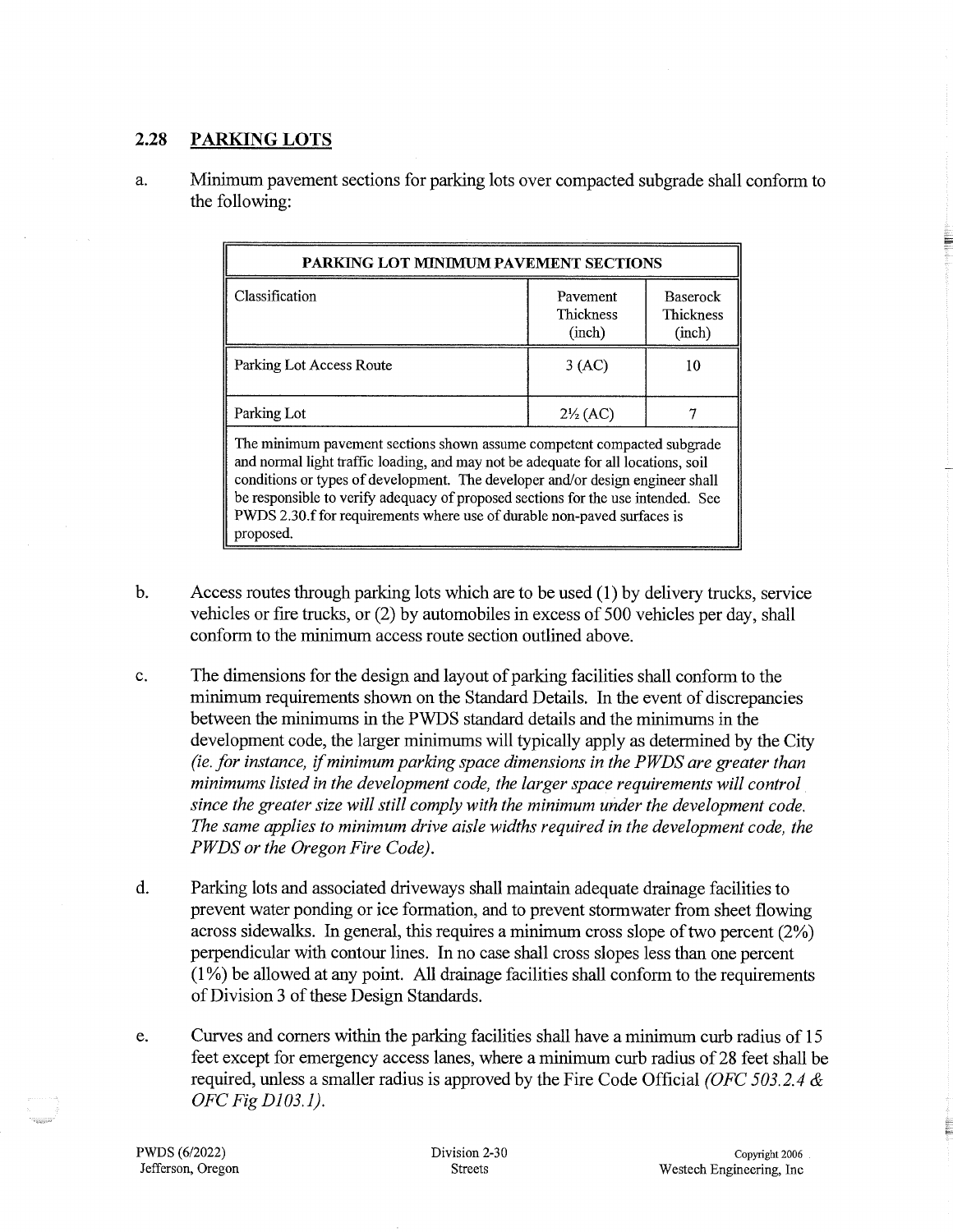- f. Bumper guards or wheel barriers shall be installed so that no portion of a vehicle projects into the right-of-way or over the adjoining property.
- g. Curbs abutting head-in parking stalls shall be a Type C or Type A curbs, unless wheel stops are provided *(front of wheel stop set 2 feet from the curbline or edge of the pavement).*
- h. Sidewalks abutting head-in parking stalls shall be a minimum of 6 feet wide, unless wheel stops are provided *(front of wheel stop set 2 feet from the curbline or edge of the sidewalk).* For purposes of sizing single loaded parking stalls *(without wheel stops)*  which abut 6-inch curbs and 6 foot wide sidewalks, a maximum 1 foot bumper overhang may be assumed for standard size parking stalls *(ie. standard parking stall length may be reduced by a maximum of 1 foot from the length listed on the Standard Details).*  Length of compact parking stalls are not to be reduced.
- 1. Parking lots and associated access driveways shall be provided with security lighting configured to minimize glare onto adjacent property *(see PWDS 1.10.e.1 j).* Wall pack and/or bollard lights may be utilized as the sole source of driveway & parking lot lighting only in locations where they will not need to shine over vehicles to light the parking lot, and it is demonstrated that wall pack lights will not shine onto adjacent property.

### **2.29 DRIVEWAY SPACING & LOCATION**

- a. No more than one driveway per property shall be permitted in residential zones except for duplexes *(which can have two driveways).*
- b. Where possible, driveways for comer properties *(corner lot)* shall be located on the lowest classification street and as far from the intersection as possible.
- c. Driveways on through lots shall be located on the lowest classification street.
- d. Residential driveways of adjoining properties shall have a minimum of 15 feet clear between the edges of the driveways.
- e. Location of all driveways serving commercial, industrial or multifamily facilities shall be approved by the City.
- f. Driveways shall be separated from an intersection by a minimum of 30 feet or one-half the lot frontage, whichever is greater.

## **2.30 DRIVEWAYS, DRIVEWAY APPROACHES, ALLEYS**

- a. Driveways shall conform to the Standard Details. Curb removal for driveways shall be by saw cutting.
- b. Sidewalks crossing driveway approaches shall be concrete per City standards.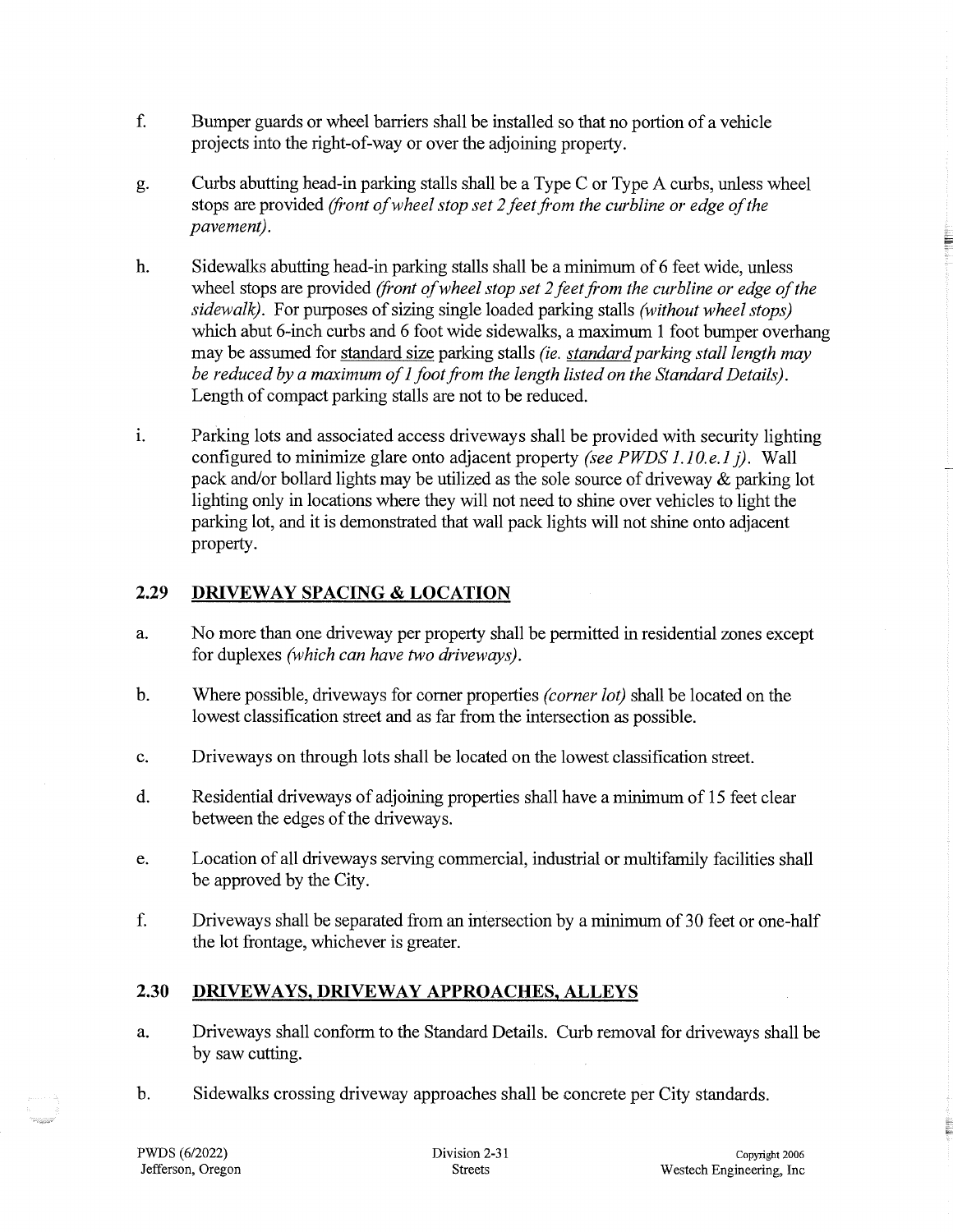- c. Driveway approaches shall be constructed to meet current ADA and PROW AG standards at all locations where sidewalks cross or will cross the driveway.
- d. Driveway approaches on curbed streets shall be constructed of concrete, and shall be a minimum of 6-inches thick *(8-inch minimum for commercial type driveways).*  Driveway approaches on turnpike *(non-curbed)* segments may be either concrete or asphalt.
- e. Driveways Not to Block Drainage. Driveways shall be constructed so that they do not block drainage along the street.
- f. Driveways, etc. to be paved. All driveways, parking areas and vehicle maneuvering areas shall be paved with asphalt, concrete or comparable surfacing, except where the use of durable non-paving material is approved by the City on a case-by-case basis, where required to reduce surface water runoff and protect water quality.
	- 1) Durable non-paved surfaces shall be subject to review and approval by the Public Works Director, and will require a maintenance agreement acceptable to the City be recorded against the property.
	- 2) The type of durable non-paved surface proposed shall allow for the installation of permanent marking of parking spaces, driving lanes, fire lanes & turnarounds, etc. *(ie. where permanent surface painting is not feasible, permanent colored surface delineators specifically designed for use with the durable non-paved surface proposed shall be provided and installed).*
- g. New alleys shall be paved.
- h. Alleys Used as Driveways. Existing alleys used as driveways for new structures *(whether or not land use approval is required)* shall be paved to City standards from the public street along the entire portion of the alley used as a driveway *(including turning/backing areas as applicable).*
- i. In cases where non-paved surfaces are allowed, driveways and alleys shall be provided with a minimum 10 foot paved or concrete extension of the approach beyond the back of sidewalk location in all cases *(from back of future sidewalk location for turnpike streets).*
- J. Multiple use, commercial or industrial type driveways *(and any driveway exceeding 10% slope)* shall be paved completely.
- k. Common driveways serving multiple lots and flag lot driveways over 150 feet in length shall be provided with an emergency turnaround meeting the requirements of Public Works, or as required by the Oregon Fire Code.
- 1. Maximum slope of driveways shall not exceed 15%.
- m. The angle between a driveway centerline and the parallel vehicle travel lane shall be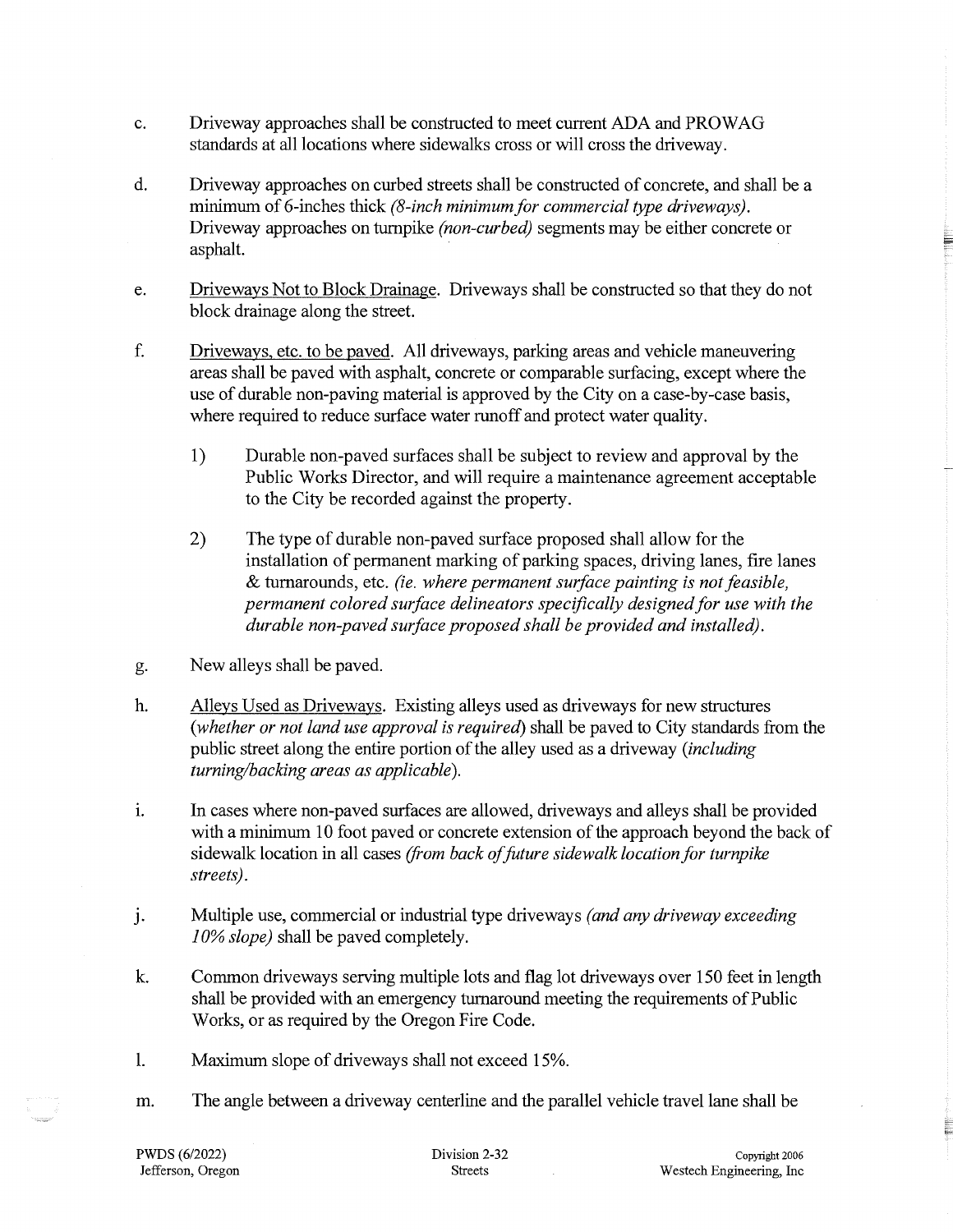between 75 degrees and 105 degrees.

- n. For driveways connecting to a street that has not been improved to its ultimate width, the driveway profile *(ie. vertical profile)* shall be designed to allow for future street widening without reconstruction of the driveway. Driveways on turnpike or streets narrower than standard shall be constructed such that the surface of the driveway matches the future back of sidewalk elevation *(ie. future back of sidewalk elevation to be based on design street width and cross slope per current City standards, assuming the future street will be centered in the future right-of-way unless otherwise directed by the City).* This requirement applies both to new driveways and to existing driveways reconstructed in conjunction with street improvements. See also 2.30.e regarding driveway grades constructed so that it does not block drainage along the street.
- o. Setback to Garage. Unless otherwise approved in writing by the City, garages shall be set back a minimum of 20 feet from property lines, or from the edge of an access easement where common driveways cross properties, or from the edge of a driveway or sidewalk which serves multiple units on the same property *(ie. in order to accommodate full size pickups or service vehicles without encroaching into a vehicle travel path or sidewalk).*

#### **2.31 PRIVATE STREETS, COMMON DRIVEWAYS AND FLAGLOTS**

- a. Private streets serving more than 4 residences or dwelling units shall be constructed to the same cross sectional specifications *(AC* & *rock sections)* as public streets for similar uses.
	- 1) The width of private street shall match the minimum width specified for public streets serving similar uses, unless narrower widths are approved by the City in conjunction with the land use approval process *(residential private streets shall meet the minimum width for residential cul-de-sacs, depending whether onstreet parking is proposed on one side or both sides).* For private streets approved without on-street parking, the minimum width shall not be less than 24 feet minimum *(except where wider widths are required by the OFC).*
	- 2) Private streets or common driveways shall be provided with sidewalks or pedestrian walkways *(serving all structures)* meeting PWDS requirements and as required by City code and/or planning approval.
	- 3) Private streets shall be located within a separate tract *(5 feet minimum wider than the street* & *sidewalk widths)* under the common ownership or under the control of all lots/parcels taking legal access from the private street, and shall have a recorded maintenance agreement and a recorded fire lane easement conforming to OFC requirements.
	- 4) Unless otherwise approved by the City Engineer and the Fire Code Official, cross slope for common driveways, private streets and fire lanes shall not exceed limits for public streets *(typically 5% maximum).*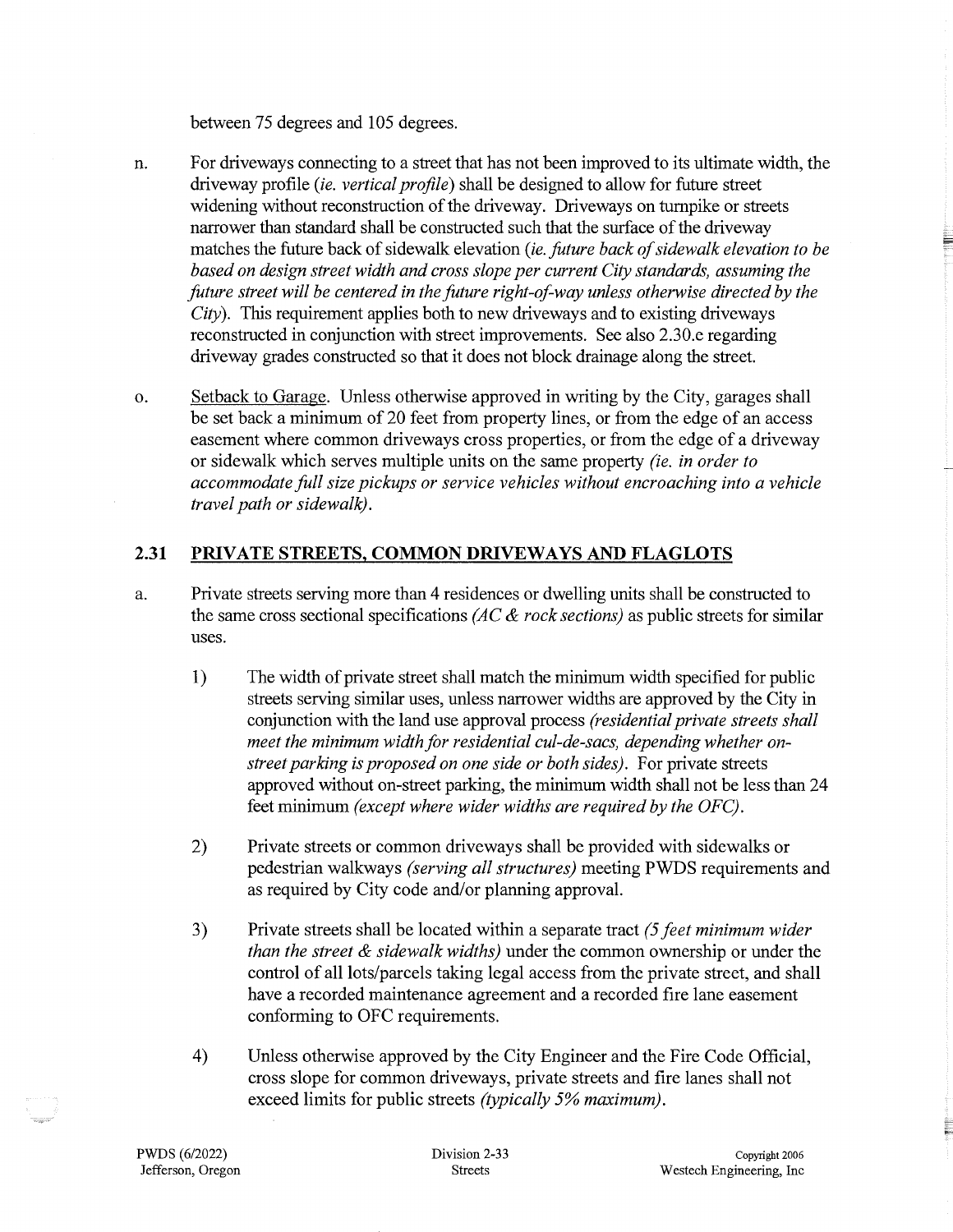- b. A tum-around shall be required for any private residential street, common driveway, fire lane or flagstem driveway which has only one outlet and which is in excess of 150 feet long, or which serves more than two residences, or as required by the Oregon Fire Code. Non-residential private streets serving more than one ownership shall provide a turnaround if in excess of 200 feet long and having only one outlet, or as required by the Oregon Fire Code. Turn-arounds for private streets shall be either a circular tum-around with a minimum paved radius of 35 feet, or a tee or hammerhead turnaround conforming to the standard details, or as required by the Oregon Fire Code.
- c. Pavement sections and widths for common driveways, flaglot drives or partition access easements shall conform to the following:

| <b>MINIMUM PAVEMENT WIDTH AND SECTIONS</b>                                                                                      |                                                  |                                        |                                                     |
|---------------------------------------------------------------------------------------------------------------------------------|--------------------------------------------------|----------------------------------------|-----------------------------------------------------|
| Classification <sup>4</sup>                                                                                                     | Minimum <sup>1</sup><br>Paved Width <sup>2</sup> | Pavement<br><b>Thickness</b><br>(inch) | <b>Baserock</b><br>Thickness <sup>5</sup><br>(inch) |
| Common Drives serving $2$ to $4$ residences <sup>3</sup>                                                                        | $20$ ft                                          | $2\frac{1}{2}$ (AC)                    | 8                                                   |
| Fire Lane minimum (match street section<br>where more than 4 residences, or match<br>parking lot access route where applicable) |                                                  | $6$ (PCC)                              | 2                                                   |
| Flag Lot Driveway                                                                                                               | $12 \text{ ft}$                                  | $2\frac{1}{2}$ (AC)                    | 6                                                   |
| (wider widths required for fire lanes)                                                                                          |                                                  | $6$ (PCC)                              | 2                                                   |
| Partition Access Easement                                                                                                       | 16 ft                                            | $2\frac{1}{2}$ (AC)                    | 6                                                   |
| (wider widths required for fire lanes)                                                                                          |                                                  | $6$ (PCC)                              |                                                     |

 $1 -$  Wider pavement widths may be required by the local Fire Code Official or where necessary to meet Oregon Fire Code (OFC) requirements *(20' minimum typical).* Fire Lanes shall be designed to support 60,000 lb fire apparatus per OFC D102.1.

2 - Paved width shall be measured from the face of curb where curbs exist.

 $3 -$ Recorded maintenance agreement required for shared driveways or private streets.

 $4 -$ All common residential driveways & private streets shall be designated as fire lanes and signed for no parking, and shall meet the fire apparatus access road requirements of the Oregon Fire Code where applicable.

 $5 -$ Minimum baserock thickness assuming subgrade compacted to 95% of Modified Proctor and passes a proofroll. Thicker baserock sections over fabric are required otherwise.

Note: Easement widths for fire lanes or driveways across other property, or tracts containing private streets, are to be a minimum of 5 feet wider than the paved width (see also Detail 220).

- d. Flaglot Drive Earthwork & Grading. As a minimum, all grading for single flag lot drives shall be completed by the developer at the time of street and utility construction, whether or not paving is required at the time of street construction.
- e. Common Use Driveway & Fire Lane Paving. Common use driveways and fire lanes shall be paved by the developer at the time of street and utility construction to ensure that they are serviceable prior to building permit issuance per Oregon Fire Code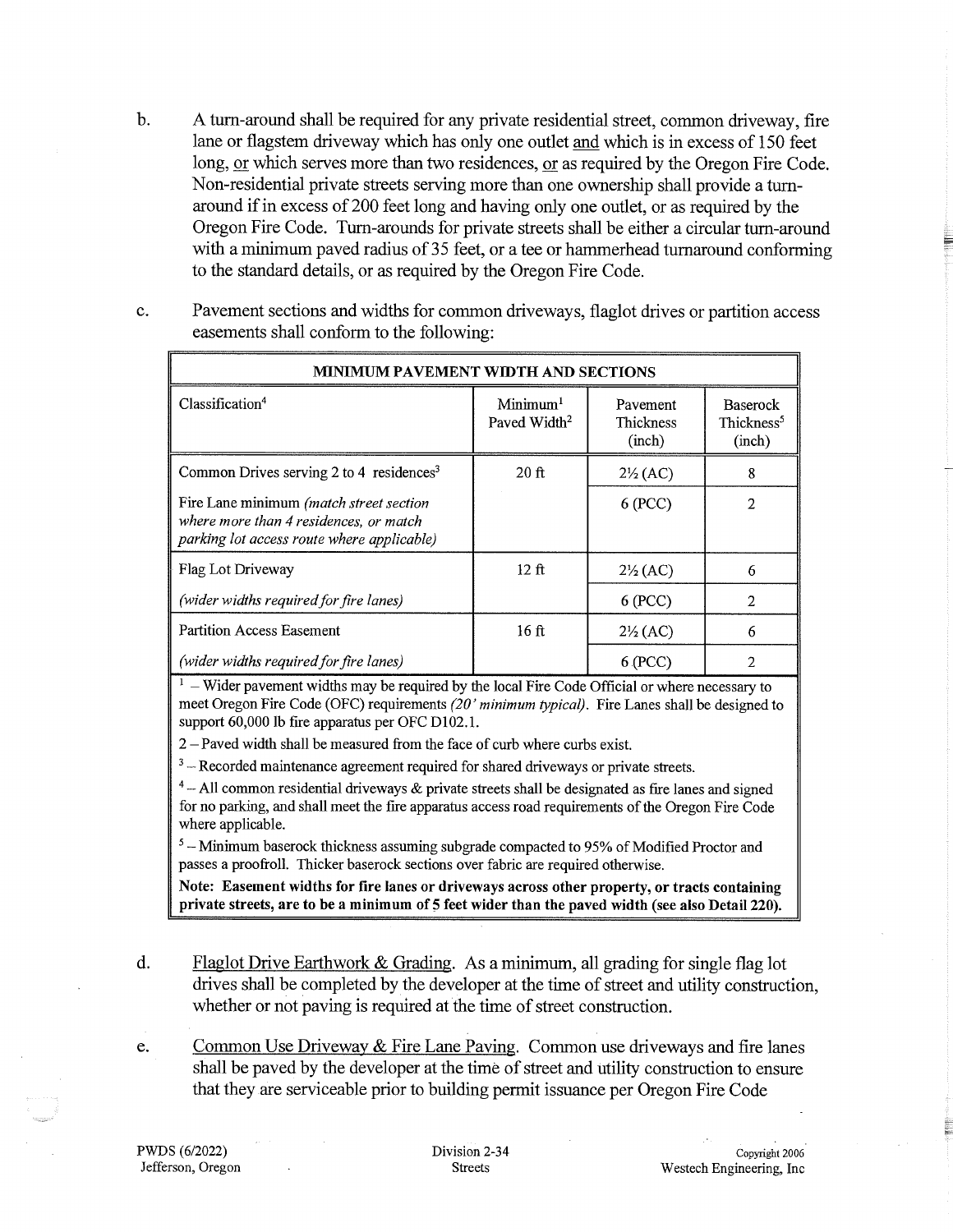requirements (OFC 501.4), unless an exemption is granted by the Fire Code Official and the Public Works Director to allow paving to occur prior to occupancy.

1) If such an exception is granted to defer paving, the common driveway and/or fire lane shall be improved with granular baserock to a sufficient depth to accommodate all truck and construction loads during building construction, typically corresponding to the City's standard over-excavation baserock section as a minimum.

### **2.32 STREET LIGHTING**

- a. Street lighting design shall be provided as part of the street design and/or development process at the developer's cost. Street lights shall be located as near as possible to lot line extensions and not in the middle of lots.
- b. Spacing and location of street lighting shall be approved by the City based on City spacing standards or a photometric design, subject also to the location and spacing standards summarized herein. The design and installation of street lights shall be paid for by the developer, including any redesign costs required to comply with City spacing or location standards. Any line extension fees shall be the responsibility of the developer.
- c. Any street light relocation, if requested by a resident or developer, must be approved by the Public Works Director, and the resident or developer will be responsible for the cost of such relocation.
- d. Unless otherwise approved by Public Works and the utility company, street lights shall be installed a minimum of 1 foot behind curbline sidewalks.
- e. Street lights may be installed between the curb and property line sidewalks provided the street light is a minimum of 3-feet behind the face of curb and 1 foot from the sidewalk.
- f. Street lights shall be placed at all street intersections and at cul-de-sac bulbs. Unless otherwise approved by the City, street light spacing shall not exceed 200 feet or 3 lot widths, whichever is less. As noted above in paragraph  $1.1(d)$  of these standards, lesser spacing must be used whenever required in writing by the City, based on public safety concerns or by a photometric design.
- g. Where pedestrian paths or offsite sidewalks are required in conjunction with a development project, street lights or pedestrian lighting *(acceptable to the Public Works Director)* shall be provided along the sidewalks or paths where adequate lighting does not already exist.

### **2.33 BARRICADES AND GUARDRAILS**

a. Guardrails shall be provided on all streets with downhill slopes which drop 6 feet or more at greater than  $3H:1V$  slopes.

È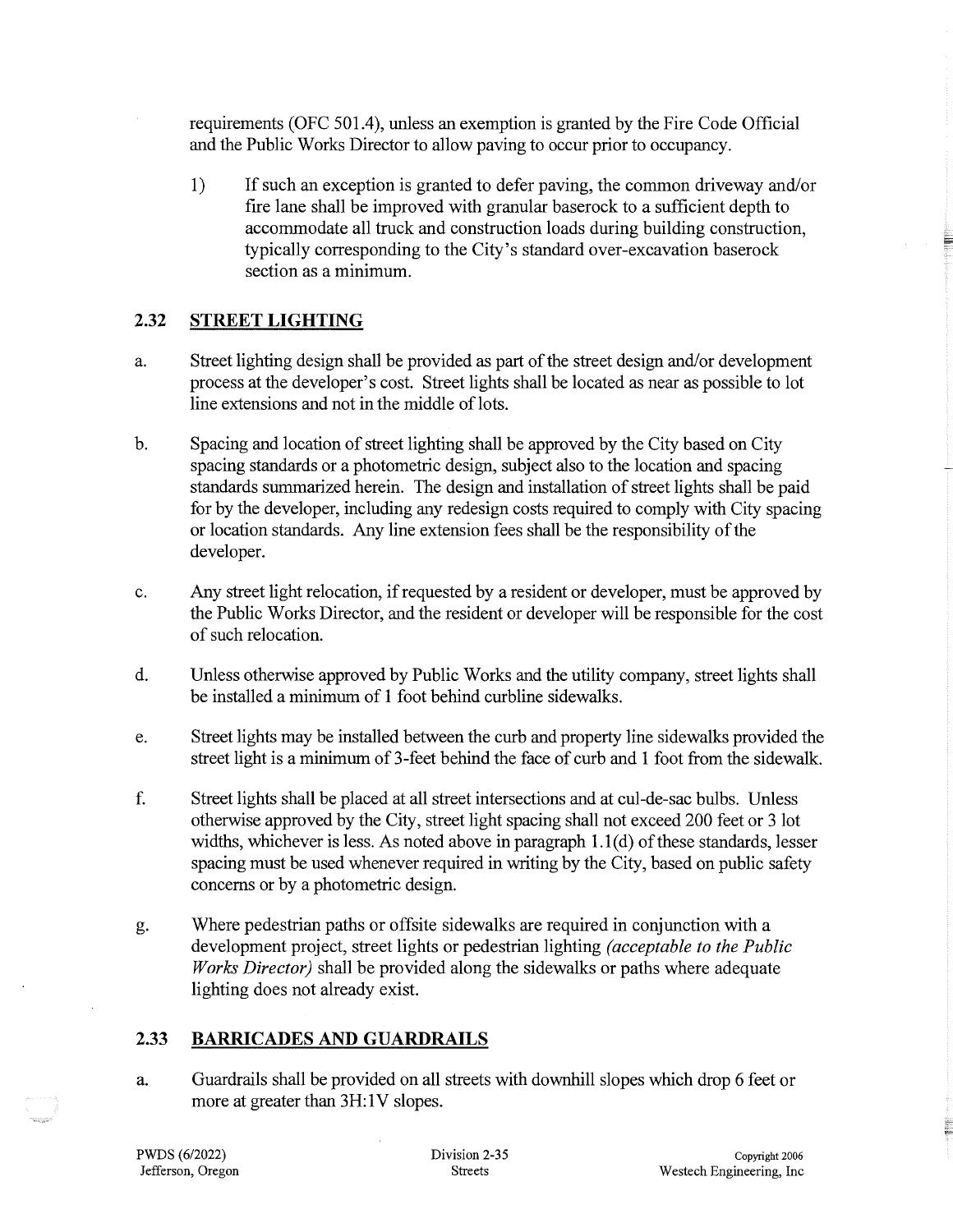- b. Guardrail installation shall be based on information found in AASHTO publication "Guide for Selecting, Locating and Designing Traffic Barriers."
- c. Guardrails shall be designed and constructed per ODOT's "Standard Drawings for Design and Construction.
- d. Permanent barricade installation shall be based on the "Manual of Uniform Traffic Control Devices." Basically red and white reflectorized Type III barricades shall be used at the end of a street, conforming with Detail 225. White and black reflectorized Type III barricades shall be used at the end of a street widening which does not taper back to the existing pavement width. White and black reflectorized signs shall be used at the end of the sidewalk or pedestrian/bike path, mounted on a post conforming with ODOT detail TM240, which post is also shown on Detail 212.

## **2.34 BIKEWAYS**

- a. Bikeway locations shall be determined by the City. Bikeway facilities shall meet the requirements of this document and the American Association of State Highway and Transportation Officials publication, Guide for Development of New Bicycle Facilities, as amended and adopted by the Oregon Department of Transportation.
- b. A bikeway may be constructed adjacent to the curb within the pavement area.
- c. Structural sections of bikeway facilities on streets shall conform to that of the street or be integral with the curb.
- d. Bikeways not within a street shall be constructed as concrete multi-use paths per PWDS 2.21.f.
- e. Design Standards regarding horizontal alignment, grade, sight distance, intersections, signing, marking, structures, drainage and lighting shall conform to the AASHTO Standards. When bikeways are integrated with a curb, all inlet grates shall be designed to protect the bicyclist from the grate or opening.

### **2.35 STREET SIGNS**

- a. Street signs shall be installed on all new or reconstructed public and private streets. Street names for all newly platted streets shall be approved by the City.
- b. All street signs *(material, color, wording, etc.)* shall conform to OSSC (ODOT/APWA) Specifications, City Standards, and the Manual of Uniform Traffic Control Devices (MUTCD). Location and type of signs shall conform with MUTCD and City Standards.
- c. Signs along County or State right-of-ways shall be approved by the County or ODOT as appropriate.
- d. All signs shall be ordered, installed and paid for by the developer. Street names and sign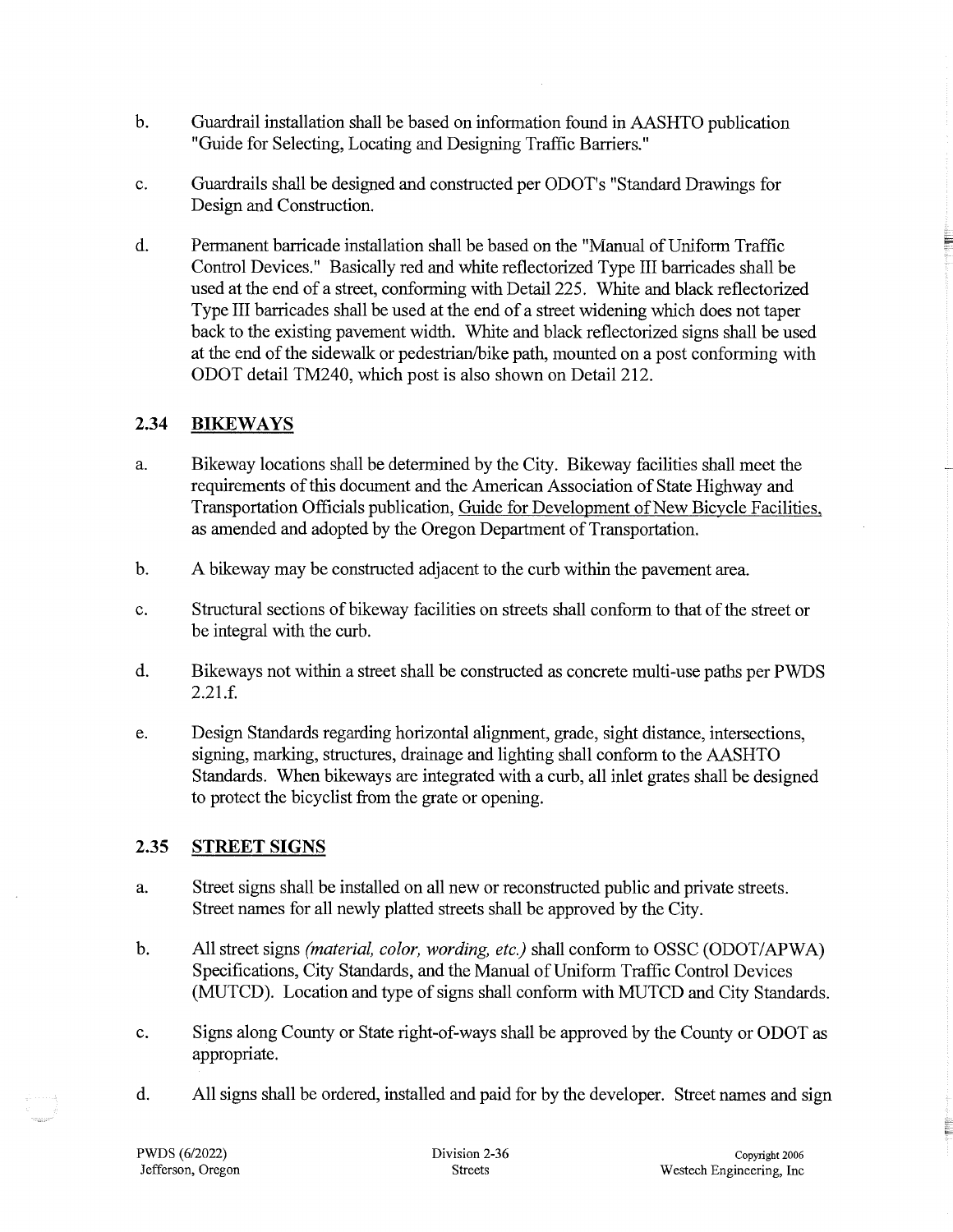types shall be approved by the City prior to placement of the sign order.

### **2.36 CUTTING EXISTING STREETS & RESTORATION REQUIREMENTS**

- a. Any street pavement cuts shall be repaired to PWDS standards and details, including any work by or for franchise utility companies. Finish pavement grades at transition to existing pavement shall match existing pavement grades or be feathered past joints with existing pavement as required to provide a smooth, free draining surface. Pavement surface shall be a smooth, well-sealed, tight mat without depressions or bird baths. Bony or open graded pavement surfaces, pavement which does not drain, or pavement with cracks or discontinuities along edges between new pavement and existing pavement or curbs shall be repaired to the satisfaction of the City, prior to final acceptance of the work.
- b. Unless otherwise approved in writing by Public Works, sawcuts or trenches within arterial or collector streets shall meet same requirements *(below)* as for cutting new streets *(ie. pavement less than 5 years old).*
- c. Street cuts in PCC concrete streets or concrete driveway aprons shall be restored as required by the City Engineer.
- d. Pavement more than 5 years old. All trench cuts or widening of existing paved streets *(those which do not meet the overlay/inlay requirements below)* shall be include a bench grind along the joint between the new AC and existing AC per City standard details *(to avoid a full depth joints),* unless otherwise specifically approved by the City Engineer and Public Works for driveway cuts, private street cuts or public streets where existing asphalt is inadequate to support the bench grind.
	- 1) Where utility work or other improvements along a street result in more than 50% of the paved road width being removed or damaged, a full width overlay *(or grind* & *inlay covering the entire width of the street)* shall be provided, limits as summarized below and as outlined in PWDS 2.13.
- e. Pavement less than 5 years old. **No street in the City shall be cut by a contractor, developer or utility company within 5 years of construction, reconstruction or overlay unless approved by the Public Works Director and authorized in writing by the City Council.** This time period may be extended in one (1) year increments by resolution by the City Council on a case-by-case basis. In the event that the City allows a street to be cut within the time limit outlined herein, the trench in AC pavement shall be restored as follows:
	- 1) Unless otherwise approved in writing, the trench shall be backfilled above the pipe zone with a Controlled Low Strength Material (CLSM) backfill *(with an unconfined compressive strength less than 200 psi)* as approved by the Public Works Director. The mix design shall be submitted to the City and approved prior to cutting the street.